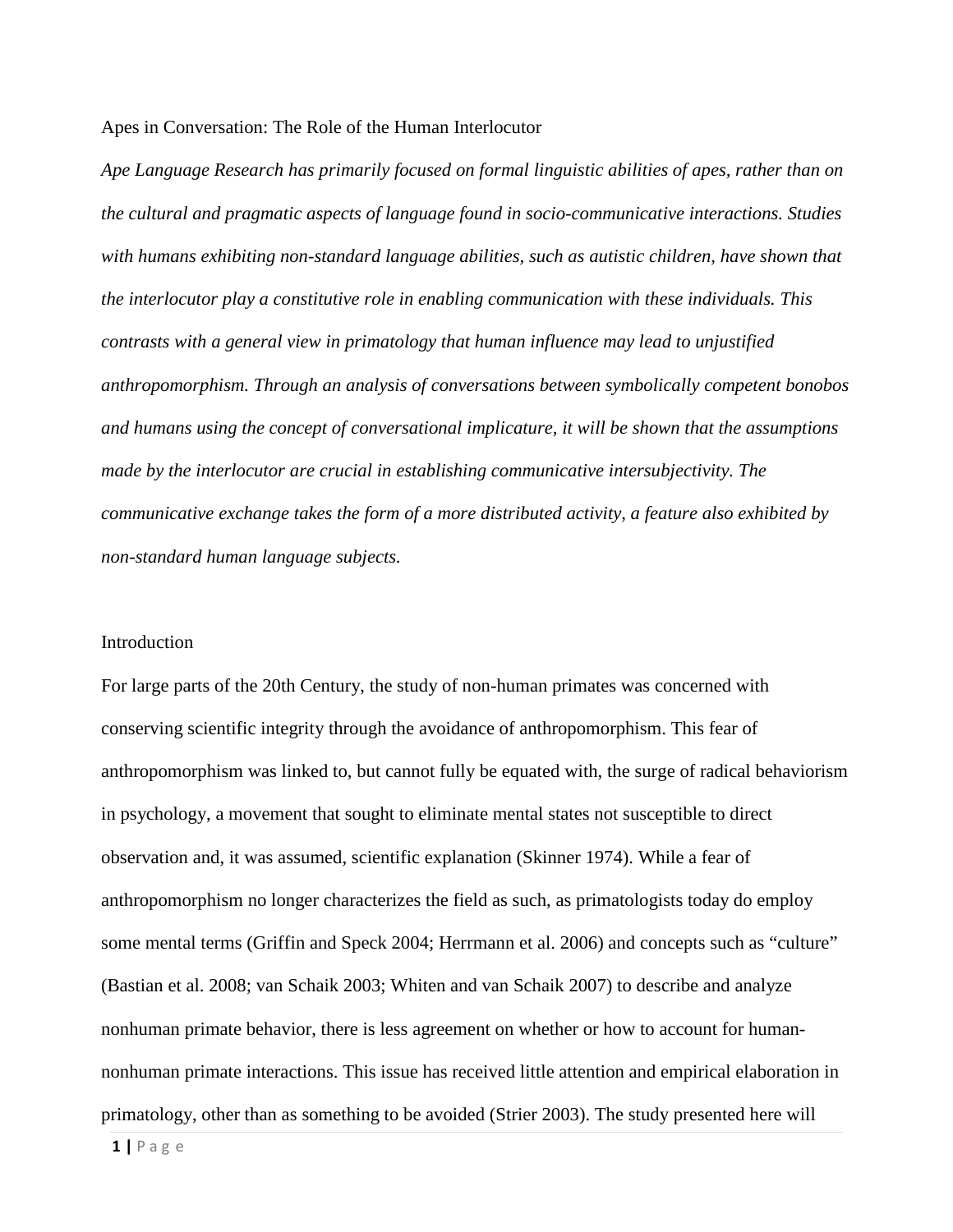address one aspect of human-nonhuman primate relationships; the question of the human interlocutor in ape language research. Through the concept of conversational implicature, Gricean maxims will serve as an analytical tools to identify when and how utterances made by symbolically competent bonobos, *Pan paniscus*, function as elements of a conversation despite a fairly restricted literal content. I will argue that this can only happen as a matter of accepting the human interlocutor as a constituting part of the conversation. It will be shown that the interlocutor influences the perceived linguistic skills of these apes, based on a qualitative study of conversations between them and humans. The concept of conversational implicature, and the associated maxims put forward by Grice, will serve as a framework to study the assumptions made by human interlocutor when engaging in a conversation with a symbolically competent ape, and what happens if and when the contributions of the ape do not satisfy the assumptions thought to support successful human communication. However, in contrast to the human conversations examined by Grice, the implicature is not tacit: rather, the human states the interpretation (or understanding), then wait for the ape to confirm or elaborate. This suggests an active role for the human and the ape, and that the human interpretation is a not random imposition of anthropomorphic assumptions but an active coconstruction of intersubjectivity (Sidnell 2015).

The goal of this study is to contribute more empirical analysis to the discussion of the role of the human in ape language research, more specifically the human interlocutor engaged in communicative exchange with these bonobos. In linguistic anthropology, studies of communication and the role of the interlocutor amongst people who are sometimes referred to as "un- natural language learners" (Reno 2012), such as autistic children or individuals with aphasia, have emphasized the role of the interlocutor in communication with individuals (Hoffmann-Dilloway 2011; Ochs et al. 2004). The present study will use those insights to further elucidate the role of the interlocutor in human-bonobo communicative exchange.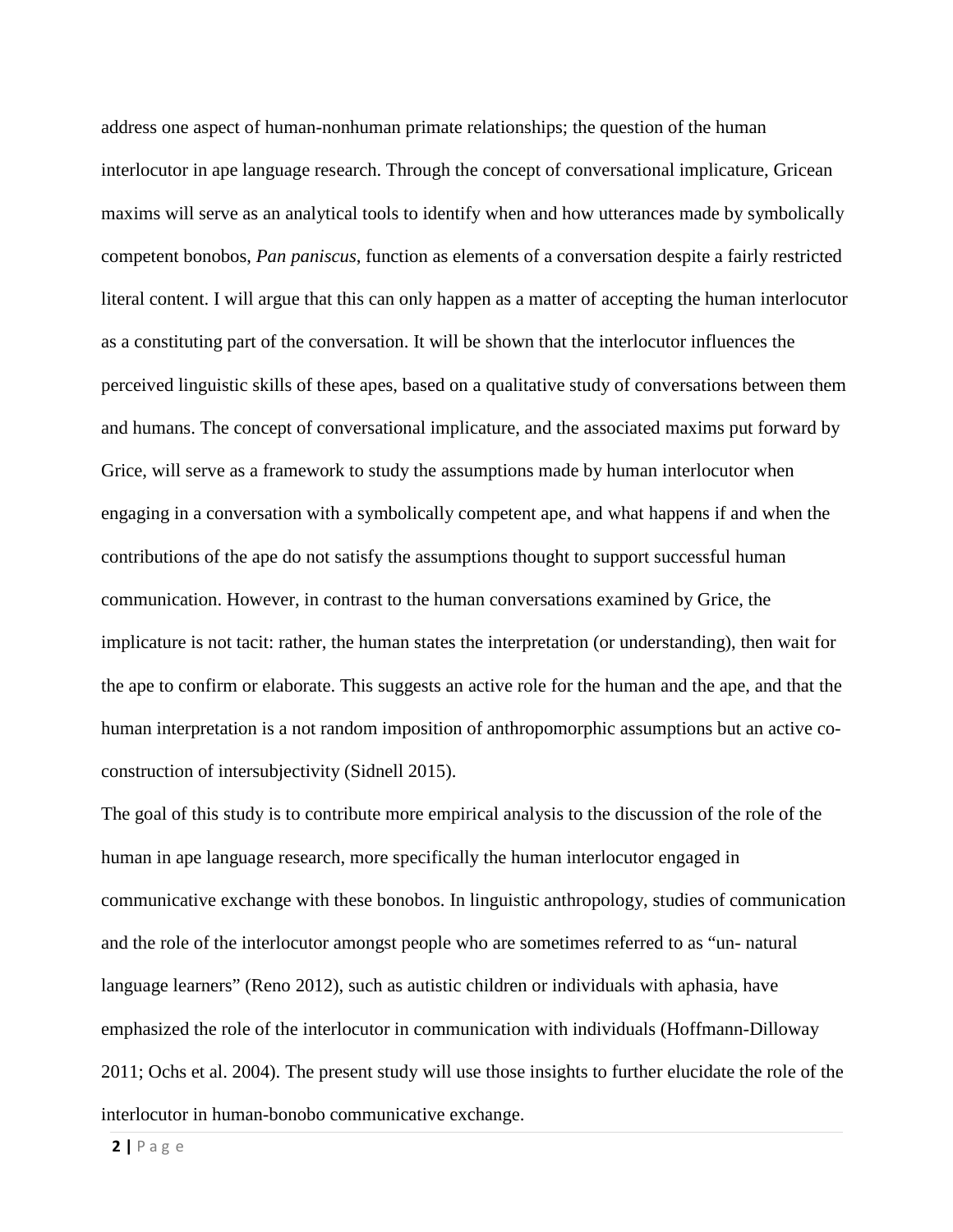#### Apes and Language

Ape language research (Gardner and Gardner 1991; Johnson 1995; Savage-Rumbaugh and Lewin 1994) contains on one hand, the intriguing prospects of communicating with another species, and on the other hand, a concern with avoiding anthropocentric interpretations and biased results, as well as, on a deeper level, a concern with preserving human uniqueness.

Since apes are incapable of uttering the sounds of human language, either due to anatomical or neurological constraints (Lieberman 2007; Lieberman 2006), other modalities of communication than speech must be used in ape language research. Some of the famous ape language projects of the 70's and 80's used sign language for this purpose. Among these was project Nim led by Terrace, with the stated intention of studying whether a chimpanzee could learn to construct a sentence. According to Terrace and his associates (Terrace 1979), examination of video records showed that Nim merely imitated his teachers, rather than creating sentences (Aitchison 1995; Terrace 1985). However, another research program reached different conclusions using a different methodology. Instead of sign language and structured language sessions, Savage-Rumbaugh used visual symbols (lexigrams) on a keyboard (plastic laminated or electronic) and spontaneous acquisition of language through conversation during daily activities. The bonobos, Kanzi and the late Panbanisha, have been part of this language research program since their birth. The lives of the bonobos and their competencies have been thoroughly documented elsewhere (Savage-Rumbaugh and Lewin 1994; Savage-Rumbaugh 1993; Segerdahl, Fields, and Savage-Rumbaugh 2005) and the following merely aims at clarifying the context of the present study.

The bonobos spontaneously developed comprehension of spoken English, which includes comprehending the meaning of novel sentences based upon simple grammatical rules at least at the level of a 2 ½ year human infant. Likely, their comprehension is even more developed (Savage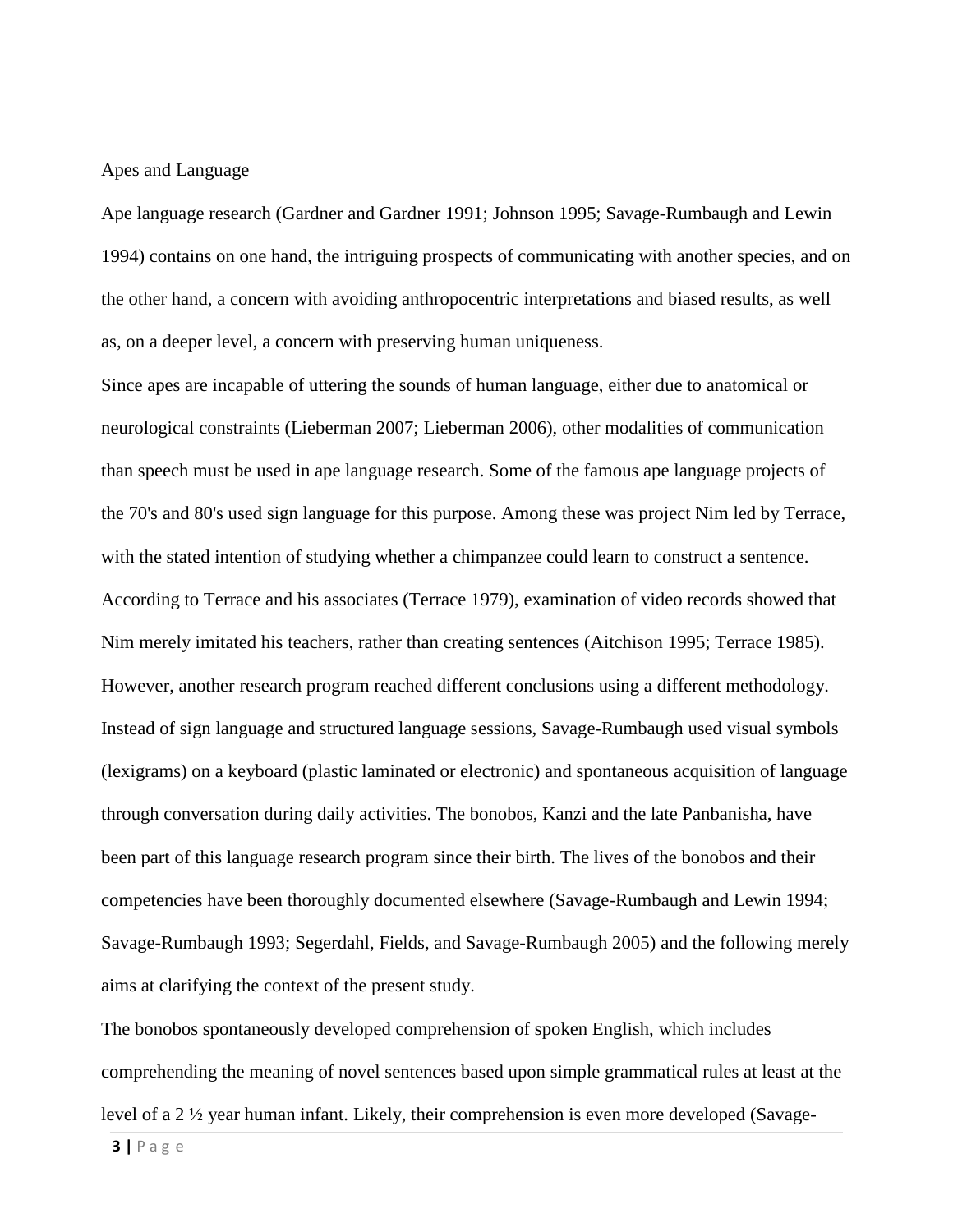Rumbaugh et al. 1993). The lexigrams they use for communication stand for and function as words. They are (with a few exceptions) non-iconic and have an arbitrary relationship to what they signify. That feature addresses the issue whether apes are capable of symbolic understanding, which is by some seen as a defining feature of human language (Benson, Fries, et al. 2002; Benson, Greaves, et al. 2002).

Some data suggest that the bonobos' comprehension of English far exceeds their productive skills. One reason could be the precedence of comprehension over production in human ontogenetic linguistic development (Elliot 1981; Hopkins and Savage-Rumbaugh 1986). Another factor might be the keyboard, which is a slow mode of talking. Even experienced humans rarely make long sentences on the keyboard; instead, their utterances are often completed by speech. The last, and maybe most important factor, has to do with the assumptions the humans made when the bonobos were infants. Even among the researchers working with them, it was generally not believed that they could develop as advanced skills as they did. Therefore, the humans did not make long utterances on the keyboard, and consequently, neither did the apes. However, following the results from project Nim, the short utterances of the bonobos have instead been seen as indicating a lack of linguistic skills (Wynne 2004).

To understand the abilities of the bonobos, Savage-Rumbaugh and associates (Savage-Rumbaugh et al. 2005) and other interpreters of the Kanzi studies (Shanker and King 2002) have argued for the socially co-constructed nature of the abilities of Kanzi and his family. Shanker and King argue that dynamic system theory account for the co-constructed and interdependent nature of bonobo-human interactions, while Savage- Rumbaugh and colleagues use the perspective of Wittgensteinan language games.

Beyond the formal features of the bonobos language competencies, research indicates that they engage in communicative exchanges above the level of the single utterance (Benson, Fries, et al.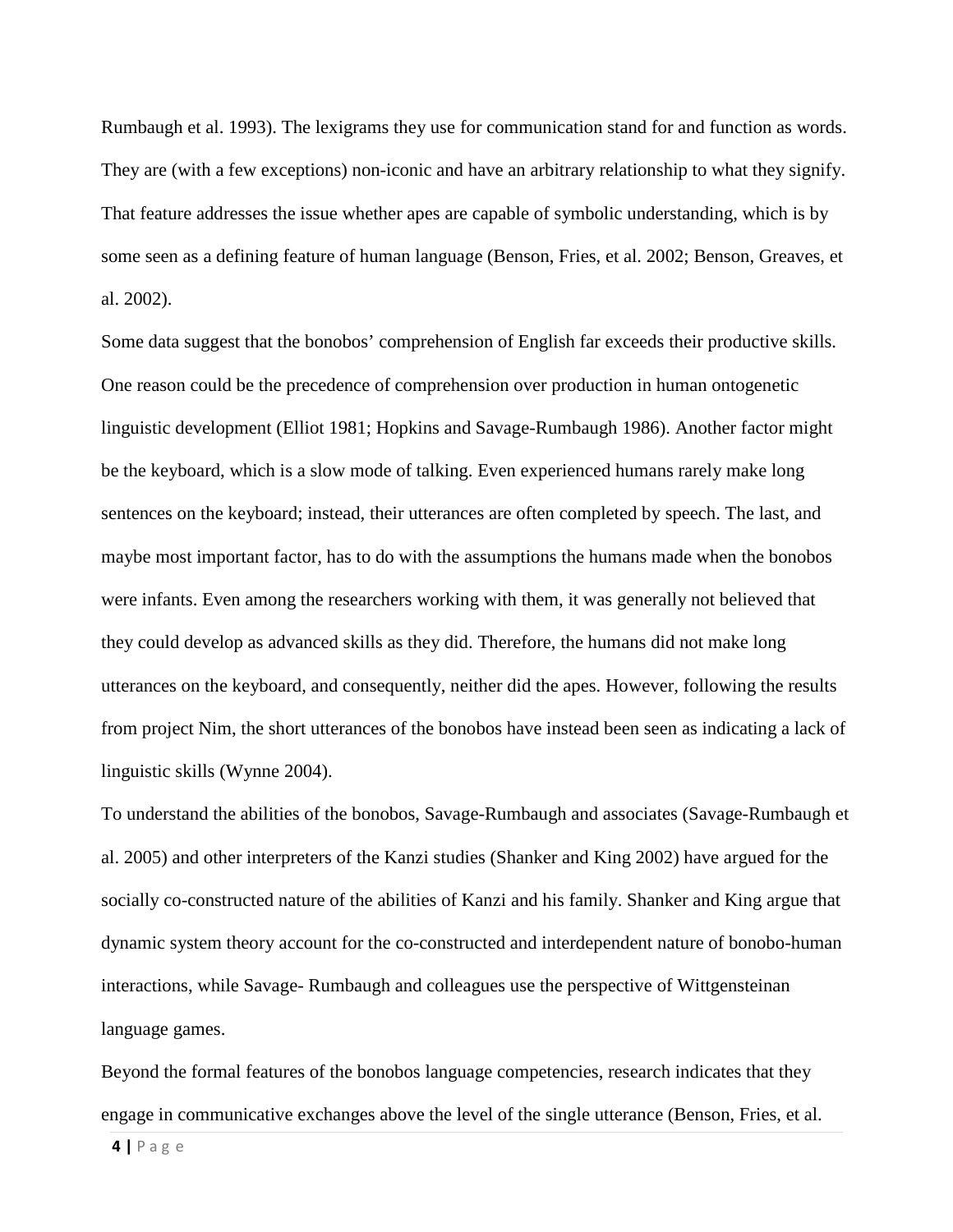2002; Pedersen and Fields 2008). According to the study by Pedersen and Fields (2008), the bonobo Panbanisha engaged in a communicative exchange with a human interlocutor, and showed competency in appropriate turn taking, maintaining a conversational topic, and negotiating her aim in accordance with the utterances of the human interlocutor. In the study, the goal of the bonobo was established based upon her keyboard utterance and the human interpretation of that utterance. Maintenance of topic was seen by the return to original utterances after engaging in exchange regarding other topics introduced by the human interlocutor. This brings us to the issue of how this is accomplished despite the brief utterances and what role the human interlocutor play. The concept of conversational implicature is central for this.

#### Conversational Implicature

This study builds upon the insight, from Sacks and forward, that human conversation is a coconstructed exchange structured around conversational turns, where each turn builds upon the previous communicative contributions (Sacks, Scheglof, and Jefferson 1974). From a different perspective, Grice (1975) provided a framework for studying the assumptions that facilitate ordinary conversation. The fundamental idea is that when conversing, we make certain assumptions about the conversational practice of our partner and what they imply in their utterances, despite not being directly stated.

Conversational implicature refers to the implied meaning in an utterance that is irreducible to its literal meaning. Rather than what is logically deducible from the statements in a conversation based upon a truth-conditional analysis, conversational implicature refers to what the speaker implied in her utterances and thereby what she intended it to mean (Davis 1998). In other words, if we have only understood the illocutionary act of the sentence, we have not yet provided an adequate account of what the utterance means. A full account needs to consider implicature, the meaning intended by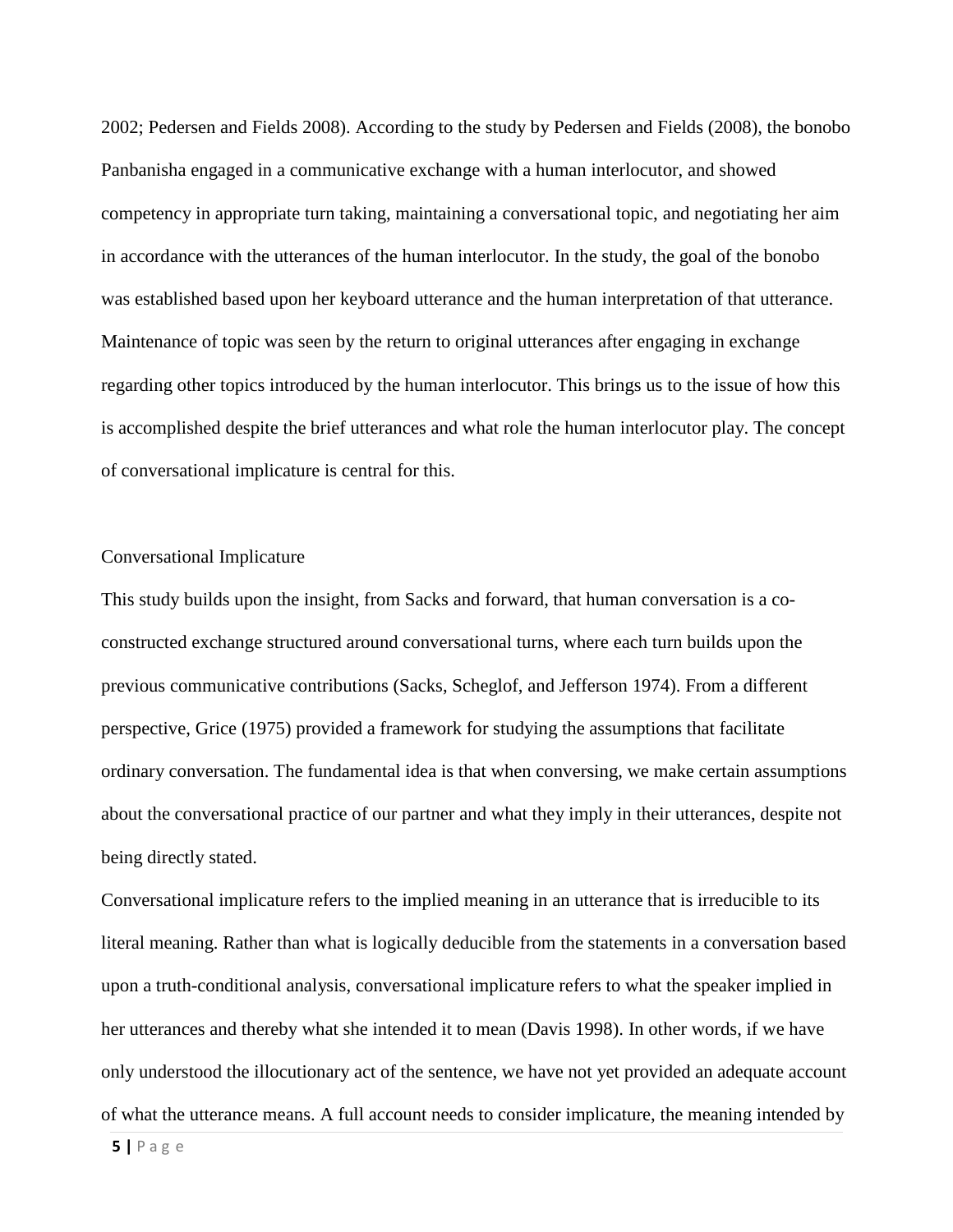the speaker, to the extent that this is different from what was literally said (Grice 1989). The framework of conversational implicature has not yet been applied to conversations between humans and other species. One reason for this might be the common assumption that other species do not possess language and, consequently, are unable to participate in a conversation. A related reason might be that the utterances of symbolically competent apes rarely consist of complete sentences, which Grice' theory typically presupposes. Nevertheless, research has shown the receptive and productive competencies of the bonobos. This opens up for interpreting their short lexigram utterances as informative and relevant contributions to conversations. The human interlocutor's contribution, then, should be analyzable drawing on Grice's insights and additional material on inter-subjectivity from conversational analysis. This would illuminate the interlocutor's role in ape-human conversations, and enable comparisons with human conversations. The comparative method, comparing the social and communicative competencies of human and nonhuman primates, further yields the prospect of elucidating the cultural and biological evolution of our human linguistic skills, and teasing apart the relationship between what has been seen as formal linguistic skills and the more general socio-communicative skills. Of particular interest in this study is the maxim of quantity; this is to say, the aim is to understand how the utterances made by the bonobos that often consist of merely a single or a few lexigrams are still are taken as conversational contributions by the human interlocutors, and thereby function as substantial contributions to the communicative exchange.

## Gricean Maxims

Grice (1975) formulated the cooperative principle, which expresses the idea that in human conversation, the interlocutors assume cooperation on behalf of each other to engage in a coordinated and structured exchange rather than in a random succession of unrelated speech sounds.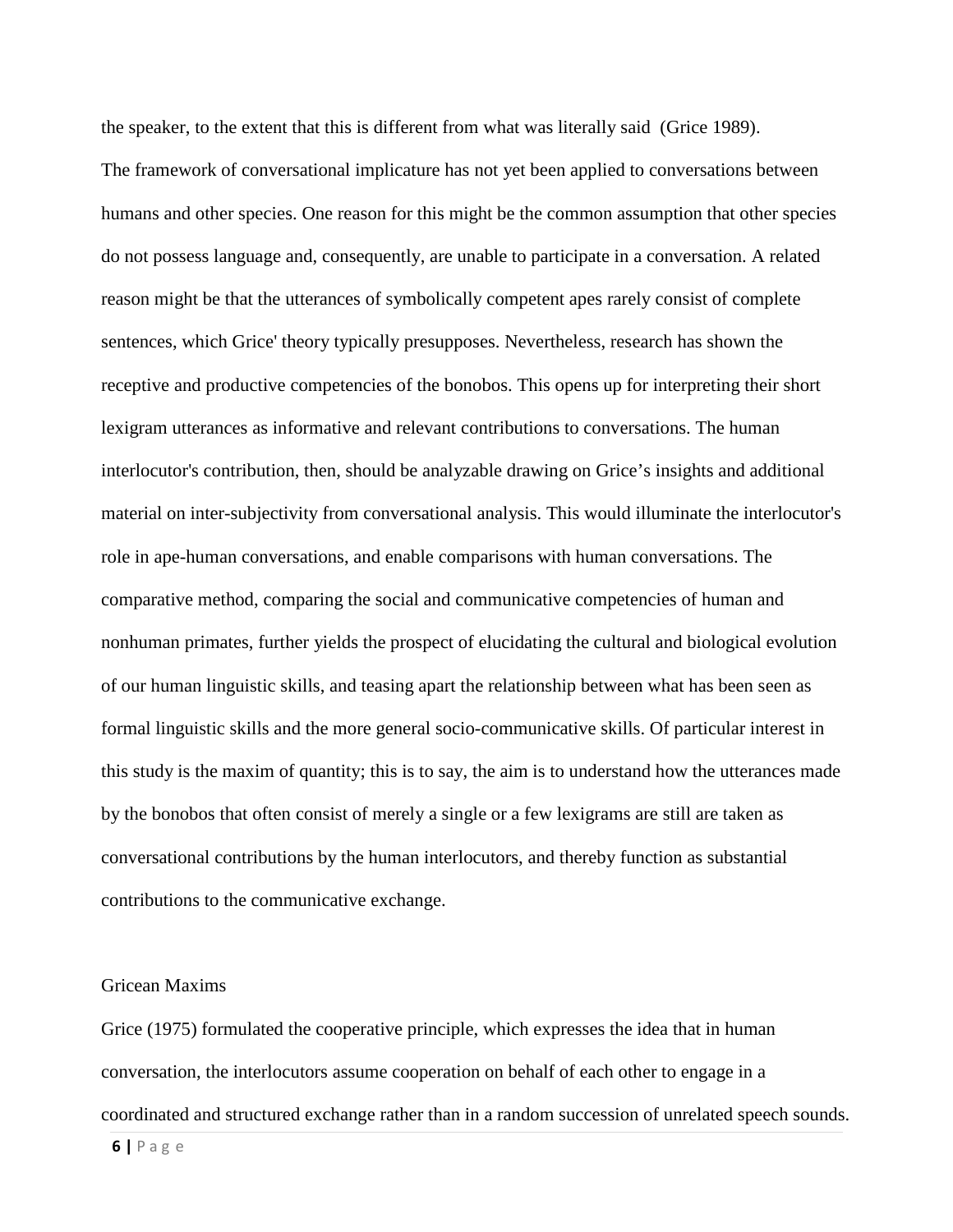The exact form of this coordination varies according to culture, time, and place, as do other conversational features (Stivers et al. 2009). The corporative effort contributes to a smooth and efficient communication; in an idealized conversation, the interlocutors themselves follow certain corporative principles and assume the other(s) to do the same.

The general cooperative principle is formulated as follows:

*"Make your conversational contribution such as is required , at the stage at which it occurs, by the accepted purpose or direction of the talk exchange in which you are engaged"* (Grice 1975, 45).

Elaborating on this principle, Grice distinguishes four categories, or maxims, that speakers are

assumed to adhere to:

Maxim of quantity

- 1) Make your contribution as informative as is required
- 2) Do not make your contribution more informative than is required

## Maxim of quality

- 1) Do not say what you believe to be false
- 2) Do not say that for which you lack adequate evidence

## Maxim of relation

1) Be relevant

## Maxim of Manner

- 1) Avoid obscurity
- 2) Avoid ambiguity
- 3) Be brief
- 4) Be orderly

Grice did not imply that speakers always, or even mostly, follow all these maxims. Rather, they are assumptions made by the speakers to interpret the implicature of an utterance. When violated, there may be conversational and social evidence that certain expectations are not met (Brumark 2006; Eskritt, Whalen, and Lee 2008). This could take the form of attempts to repair the damage in the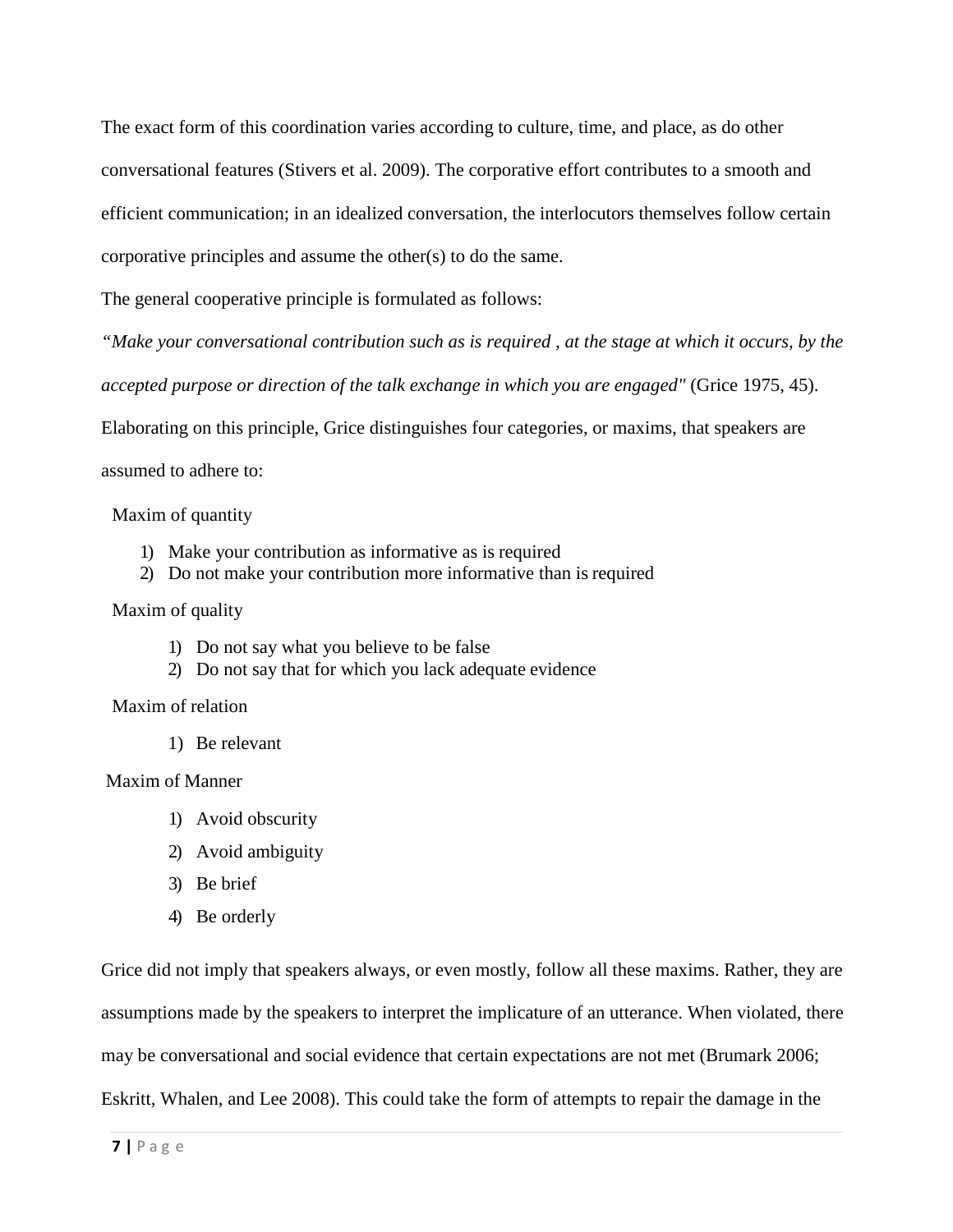conversation, using for instance reiterations. Intentional violations of the maxims are a source of many linguistic features such as humor and metaphor (Grice 1975).

## The status of the maxims

Critique of Grice has focused on issues such as the form, function, extent, and source of conversational implicature (Davis 1998). Part of the criticism from the anthropological perspective has been ethnographic accounts of cultures that supposedly do not engage with the maxims, for instance guarding information in violation of the maxim of quantity (Keenan 1976). While it should be acknowledged that these accounts may fall short of showing that the cooperative principles or the maxims are not at play (Prince 1982), the Gricean maxims may also fall short of interpretative strength in that it becomes difficult to show how non-cooperation would manifest itself (Kroch 1972). While the Gricean maxims will function as tools for analyzing bonobo-human conversations, the focus will be on how the human interlocutor interprets the brief utterances of the bonobo interlocutor and how intersubjectivity is constructed across conversational turns. Further resources for analysis and interpretation will come from recent linguistic anthropology focused on nonstandard language subjects in order to understand the extent of the interlocutor's influence, that, it will be shown, goes above and beyond the assumptions made by individual competent interlocutors according to Grice.

#### Non-Standard Language Subjects

The communication of the bonobos in this study will be shown to exhibit traits in common with human individuals not conforming to the standard Western model of a competent speaker (Goodwin 2004; Hoffmann-Dilloway 2011; Ochs et al. 2004). According to Goodwin, the standard Western model of language interaction assumes a "prototypical competent speaker, fully endowed with all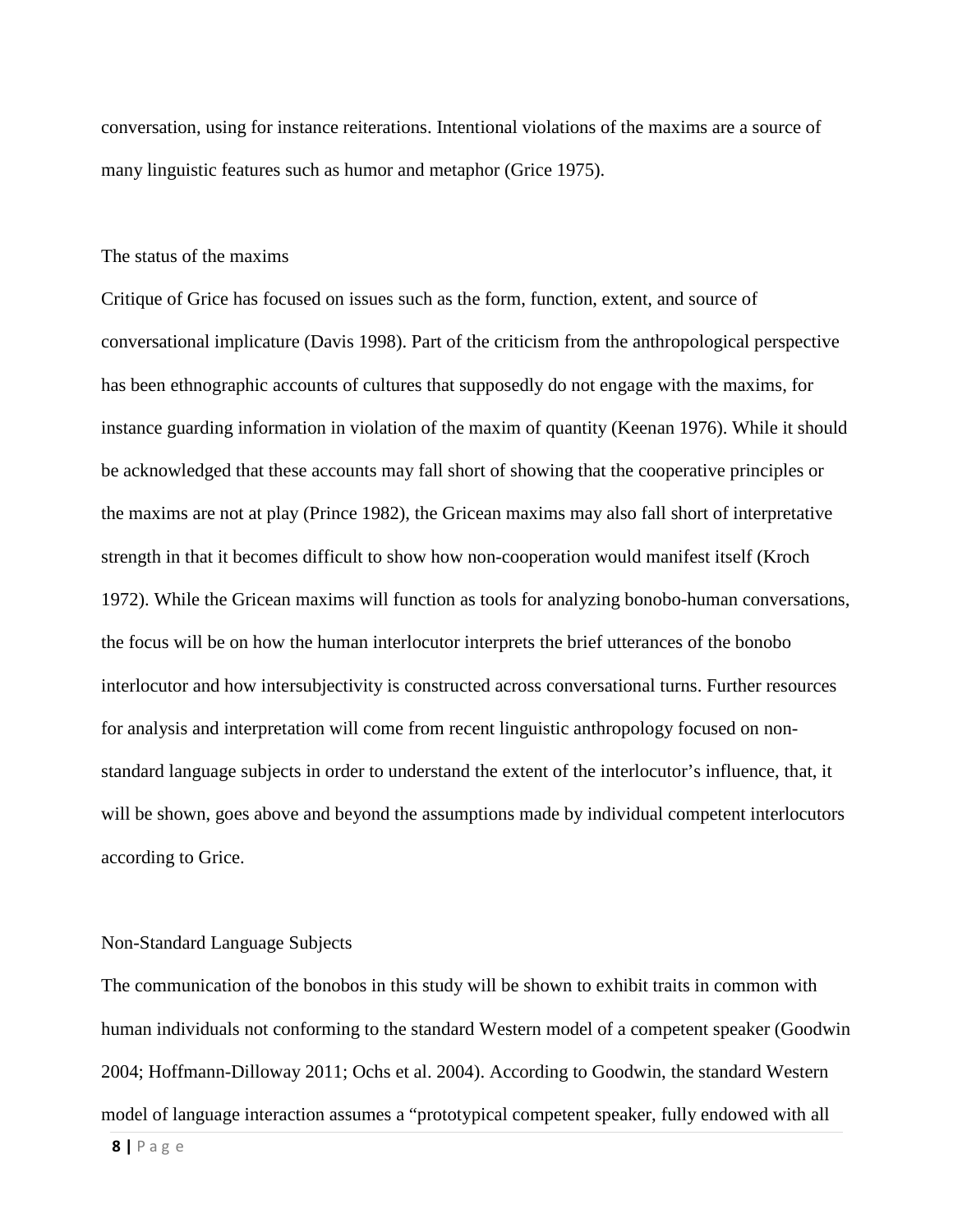abilities required to engage in the process under study" (Goodwin 2004, 151). Goodwin's example of a person who does not conform to this model, but who still engages in communicative interaction with other language users, is a man with severe aphasia. Other examples include autistic children and deaf people in cultures lacking support for formalized sign language. According to Goodwin, understanding the communicative engagement, and life, of her study participant required going beyond the focus on individual mental abilities, above Chomsky's speaker-hearer model, and looking at communicative exchange as a public practice, where an man limited by aphasia participate by using and shaping the communicative contributions of others. In his discussion of the use of technology for language acquisition and use, Reno (2012) uses the term "unnatural language learners" to refer to individuals, such as the bonobos in this study and autistic children, who do not conform to the linguistic ideology of the "naturally speaking subject" (Reno 2012). Reno makes a similar point to Goodwin, that the inclusion of other individuals – and in this case, technologies – in communicative exchange opens up a broader, distributed, semiotic space that should not be discarded, as it is pertinent to the communicative culture under study and to our conception of language and humanity. Here, the term "non-standard" will be used instead of "un-natural", to indicate that the symbolic abilities of the bonobos are not as such against their "nature", to avoid the nation of a typological static species concept, but to still acknowledge that the symbolic abilities of the bonobos, as exhibited in the exchanges examined here, came about due to exposure to human language and through the aid of technology. In contrast to the assumption made by Reno, however, their abilities were not formally trained through the fading process used in the PECS training process and some other ape language projects. Rather, the process was more akin to immersed language learning through using the lexigram board and speech in daily interactions (Segerdahl, Fields, and Savage-Rumbaugh 2005).

The Gricean maxims rely upon assumptions of intentionality as mental constructs. While it has been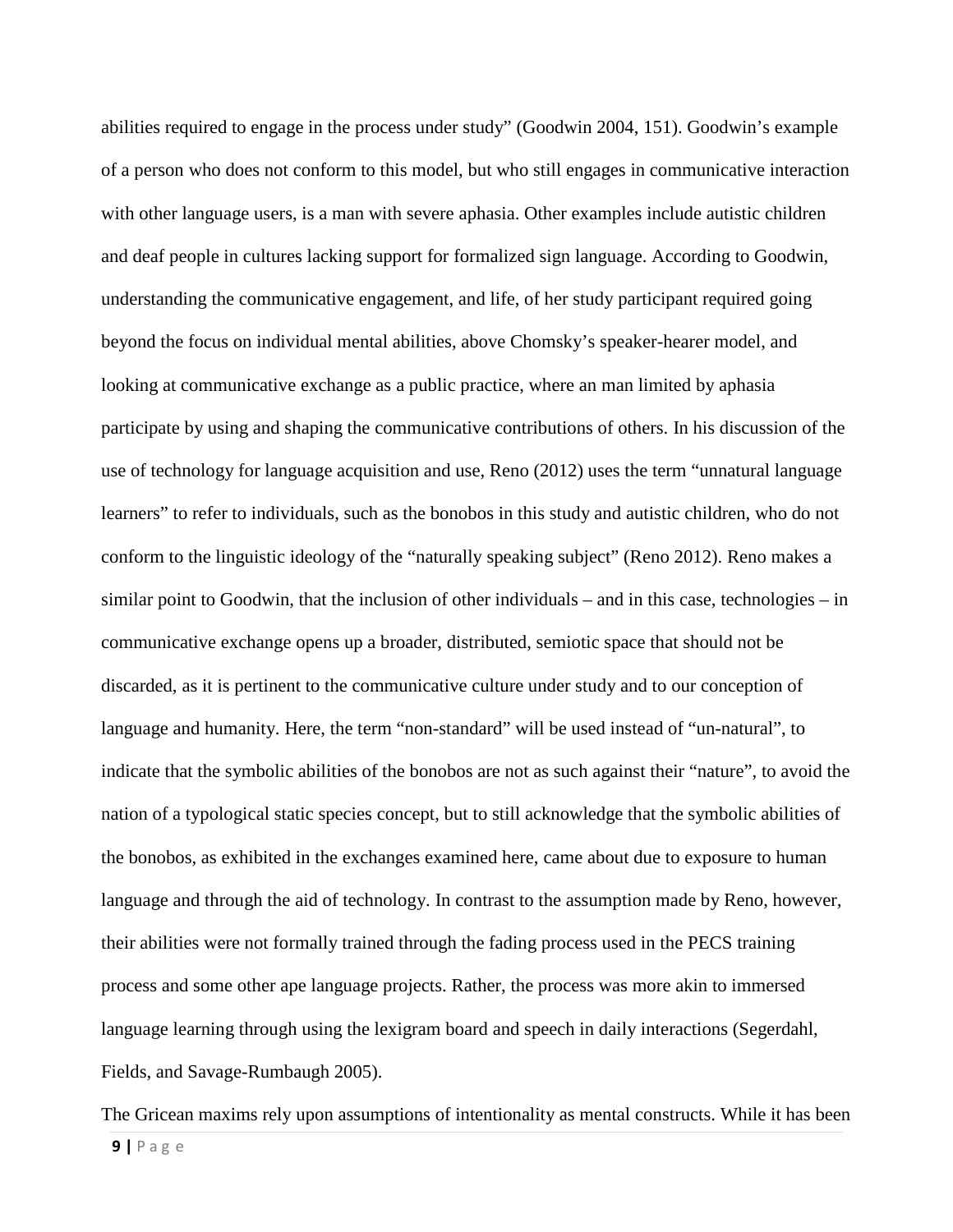shown that apes do have some degree of intentionality and assume some degree of intentionality in other individuals through communicative signaling (Genty et al. 2009; Leavens, Hopkins, and Bard 2005), the extent and degree is widely debated. Interpreting the maxims and their function in the framework of non-standard language subjects rather than in a mentalist framework does not assume that the apes do not show intentionality in the utterances shown below: rather the aim is to look at another aspect, the distributed practice of communication and the role of the human interlocutor. On the level of communicative exchange, this means incorporating the notion from conversational analysis that intersubjectivity results from the interactional structure (Sidnell 2015).

#### Method

The data for this study are non-scripted conversations between humans and symbolically competent bonobos. By symbolically competent is meant that the individual bonobo has documented receptive and productive competencies as a result of early rearing conditions. The communicative interactions were transcribed from video sequences, identified from a video archive containing recordings of the life of the bonobos and their human companions going back to the initiation of this research project some decades ago. A qualitative analysis, elaborated on below, was then applied to the conversations.

The video sequences were selected to meet the criteria of illustrating conversational settings containing a short bonobo utterance that was then interpreted by the human interlocutor to contain a significant and substantial contribution to the conversation.

Based upon this consideration, four video sequences were selected. Two of these were conversations between a bonobo and a well-known human, while the other two included a person without extensive experience in interacting with the bonobos. A well-known human was still

#### present.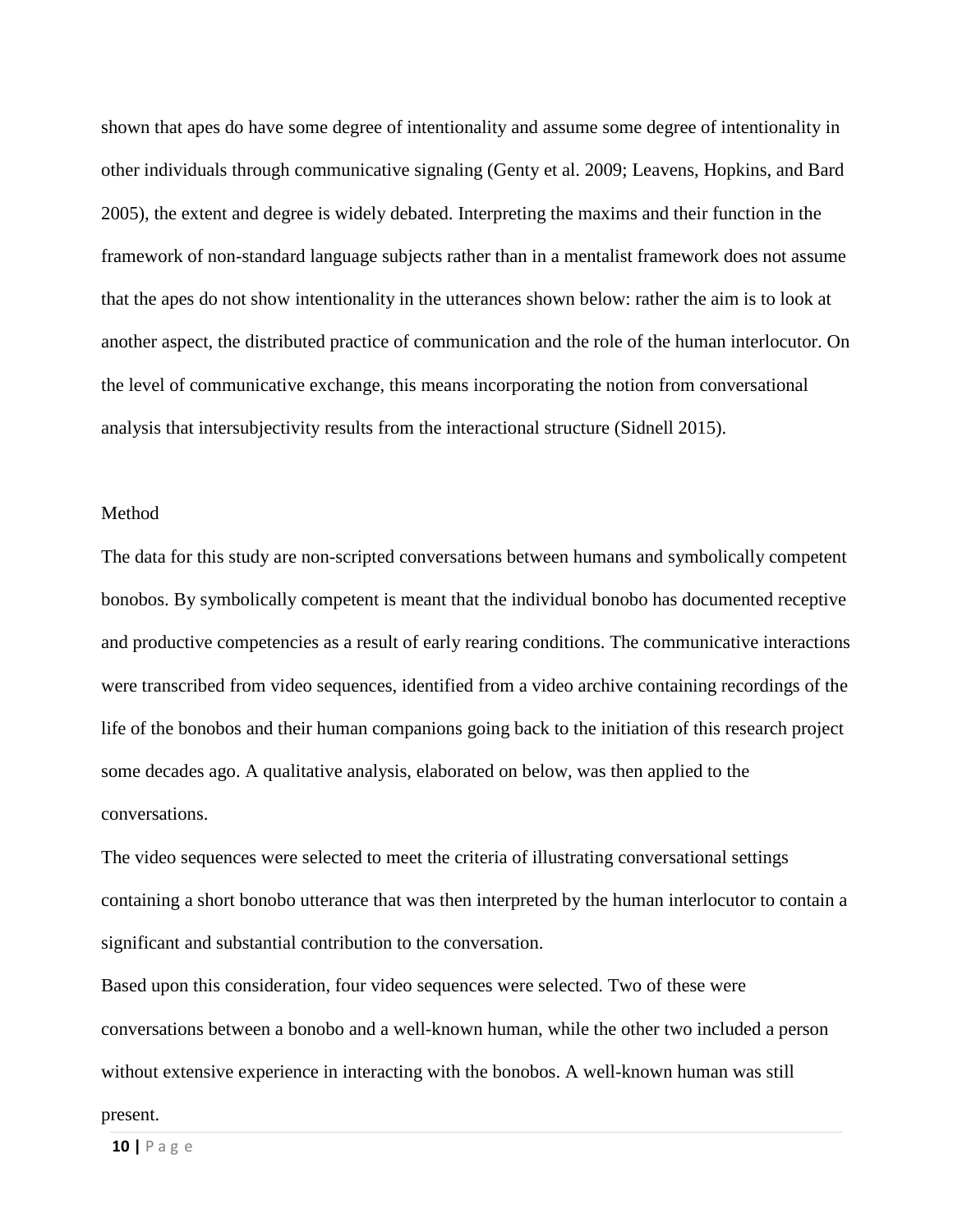The conversations were transcribed from the video recordings following standard conventions (Jefferson 2002). This is to say that (.) signifies a short pause and ? signifies rising intonations. Capitalized letters are words spoken on the keyboard, e.g. when a human or a bonobo point to the lexigram to communicate. PB is abbreviation for Panbanisha, KZ stands for Kanzi, and different human individuals are identified by numbers, such as HUMAN1 and HUMAN2. Names of humans referred to in the conversations have been altered.

#### Subjects

The bonobo subjects in this study are Kanzi and Panbanisha. Their language competencies have been thoroughly documented elsewhere and explained above. Panbanisha was born in 1985, while Kanzi was born in 1980. While the data analyzed are from different dates, the bonobos are adults with advanced experience in using the lexigram keyboards and communicating with humans. The human subjects are scientists, long-term caretakers, a male visitor, and Japanese school children conversing with Kanzi through web conference. The male visitor does not know the bonobos, and the Japanese children are talking with Kanzi for the first time.

#### Quantity and relevance in bonobo-human discourse

The short, often telegraphic, lexigram utterances of the bonobos have been seen as evidence of lacking linguistic skills (Wynne 2004) and as evidence that the utterances are almost exclusively requests (Tomasello 1999). Others have argued these utterances should be interpreted only as partial utterances since gestures and vocalizations may add to the complexity, at least from a developmental perspective (Greenfield, Lyn, and Savage-Rumbaugh 2008). Some illustrations of the phenomenon of short lexigram utterances can be seen in appendix one, line one, and appendix two, line two. Panbanisha (PB) utters SOAP and WASH, respectively, on the lexigram keyboard.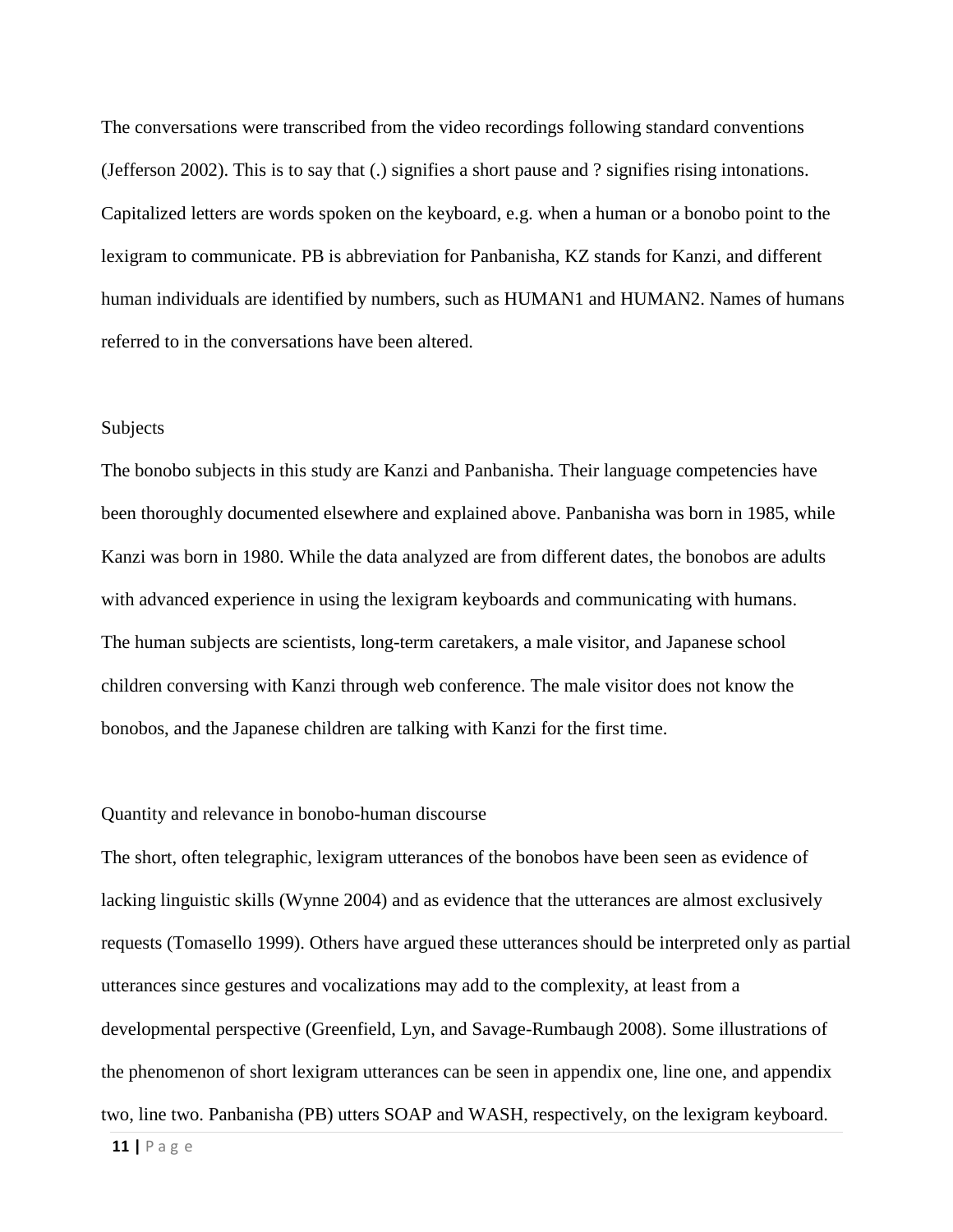Superficially, this could be seen as a violation of the maxim of quantity in that the bonobo does not provide enough information for the meaning of the utterance to be obvious. However, as the transcripts show, despite the almost telegraphic nature of the bonobo utterances, the conversations do not break down, but are carried on and the central topic is preserved. HUMAN1 contributes to this by interpreting the bonobos' utterances as conversational inputs and seeking to supply the needed content; this is to say: to supply the interpretation of the utterance. In appendix one, this next move by the HUMAN1 can be seen in line two, uttering *"soap? is there soap (.) do you want SOAP it's on the (.) where is CABINET (.) you want that soap that is over there on the cabinet?"*. A single utterance by PB is taken as having significance and more content is added to the exchange by the human interlocutor to get at that significance. This suggests that the missing quantity in the bonobo utterances is not so much a violation of a maxim but rather a feature of their communication which experienced interlocutors have developed ways of overcoming. Short utterances are recurring feature and how they are dealt with is the pertinent question.

### Episodes of maxim violations

Table one through four below show instances of the maxim of quantity being violated, followed by assumption of relevance, and addition of additional semantic content. The discussion will show how these may not be actual violations in their conversational context, but rather features of the bonobos' language. However, the term "maxim violation" will be used both for ease of comprehension and for facilitating comparison with human language. It is noteworthy that some utterances can be seen as simultaneously violating other maxims, but it is not clear whether these other maxims would still be violated had the maxim of quantity been observed.

To illustrate this, PB's contribution in appendix one, line eighteen, summarized in table one, can serve as an example. She utters "COKE YES COKE COKE COLLAR" the human responds "oh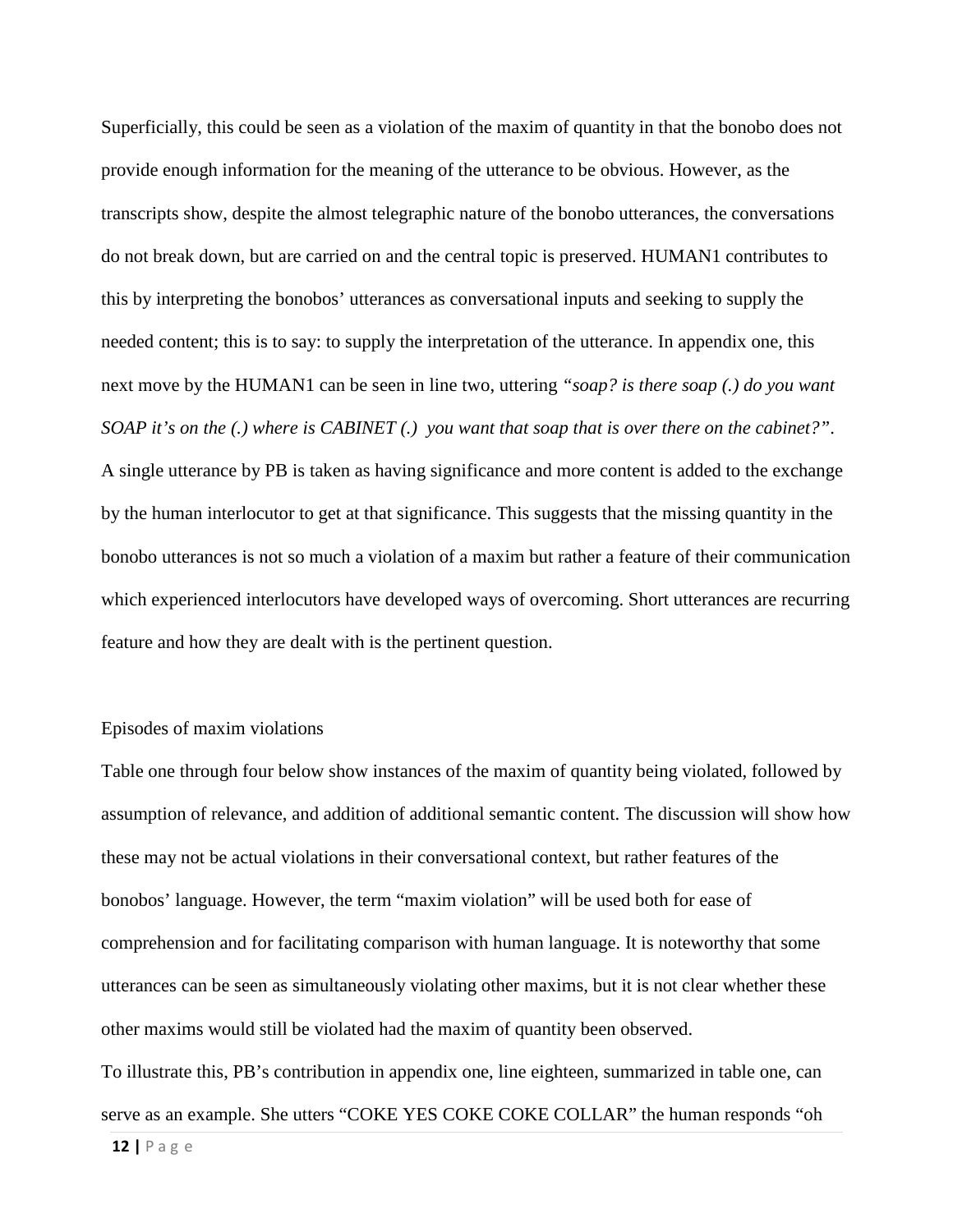you wanna put your collar on and go look for the coke" and PB vocalizes excitedly in return. Her utterance could be said to violate the maxim of manner, "Avoid Obscurity", in that its meaning is not clear. She repeats "COKE", taken from a previous utterance by the human and adds "COLLAR" without a clear semantic link between coke and collar. This might not have been the case had PB instead uttered "I wish to put on my collar and go look for the coke myself", which is the implicature, the meaning, as HUMAN1 understands it. The excited vocalization is understood by the human as a confirmation of this interpretation and PB's utterances rely upon the human supplied content, both in her repetition and in her confirming vocalization.

The utterance in appendix three, line two, may serve as another example of this. Strictly speaking, Kanzi answers the child's question incorrectly, stating "COKE" in response to the girl's request that he locates the lexigram for hotdog. However, in another sense, he violates the maxim of relation. Because Kanzi's ability to locate the lexigram for hotdog upon request, as well as his knowledge of what COKE stands for, is established beyond doubt, his response is unlikely to be a mistake of knowledge of the lexigrams or the spoken words, but rather a violation of the principle of staying on the current topic of conversation. Instead of answering the question directly, his utterance is introducing another topic altogether. Though, if he had uttered a longer sentence, he might have said something along the lines of 'here is HOTDOG and I would like to have a COKE with mine". Such an utterance would not be a violation of any maxims as such. This is how HUMAN1, an interlocutor with long background of interacting with KZ, understands Kanzi's utterance. Thereby, the violation of the maxim of relation becomes a consequence of the violation of the maxim of quantity rather than a violation in itself.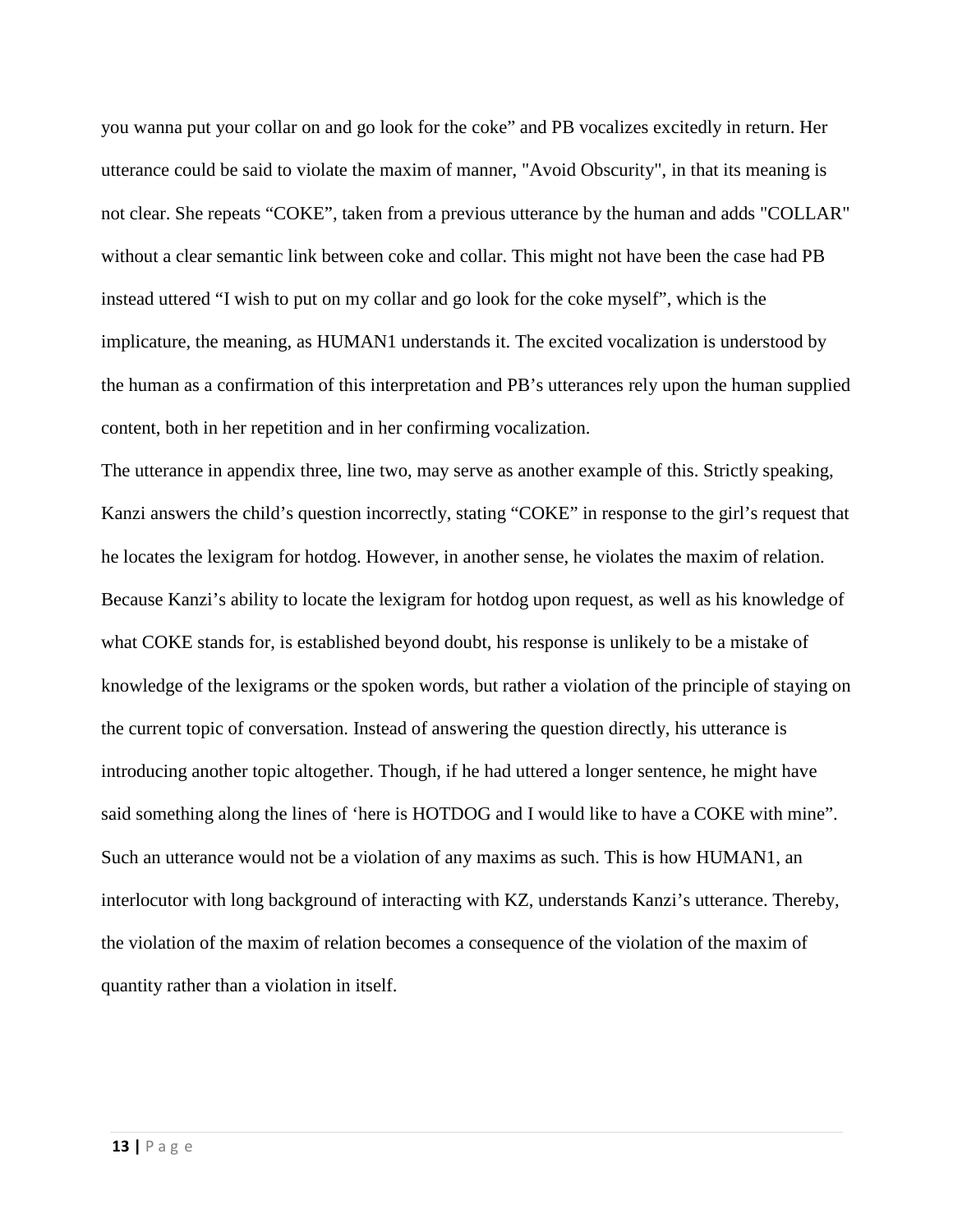| Line | Subject   | Maxim<br>violated          | Semantic content<br>interjected | Assumption of<br>relevance                                                                                                                                                                                                        | Reaction to<br>assumption of<br>relevance                                                                                                                                                                                                   |
|------|-----------|----------------------------|---------------------------------|-----------------------------------------------------------------------------------------------------------------------------------------------------------------------------------------------------------------------------------|---------------------------------------------------------------------------------------------------------------------------------------------------------------------------------------------------------------------------------------------|
| 1    | <b>PB</b> | Quantity<br>(and relation) | By HUMAN1,<br>lines 2 and 4     | Using maxim of<br>relation, assuming<br>that PB's utterance is<br>relevant. Asking<br>questions to confirm<br>appropriate<br>interpretation                                                                                       | PB's<br>vocalization, line 3,<br>taken as<br>confirmation of<br>human's<br>interpretation of<br>her utterance, and<br>PB moving, line 5                                                                                                     |
| 18   | PB        | Quantity (and<br>relation) | By HUMAN1,<br>line 19           | Using maxim of<br>relation, HUMAN1<br>interprets the<br>additional lexical<br>information in<br>relation to both her<br>own prior utterances<br>and her experience<br>with the significance<br>of use of collars by<br>the bonobo | PB vocalizing in<br>line 20, an<br>vocalization that<br>is then further<br>interpreted as<br>meaningful and<br>confirming: the<br>human<br>interlocutor's<br>next move in line<br>21 assumes that<br>interpretation of<br>the vocalization. |

Table. 1: Maxim violations, Appendix 1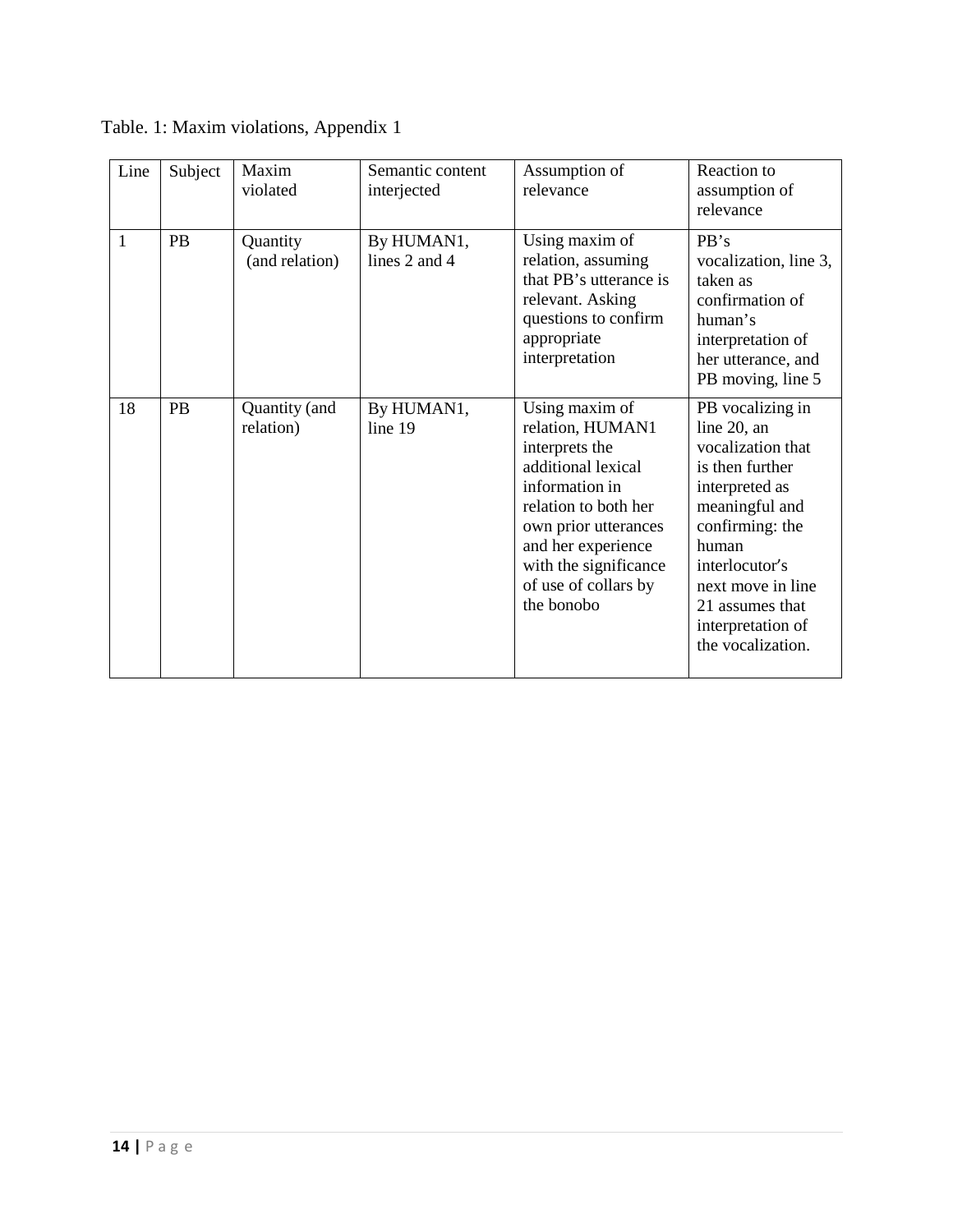| Line            | Subject |                            | Maxim violated Semantic content<br>extended                                                                                                                                                                                                    | Assumption of relevance Reaction to                                                                                                                                                                                                                                                                                                     | assumption of<br>relevance                                                                                                                                                            |
|-----------------|---------|----------------------------|------------------------------------------------------------------------------------------------------------------------------------------------------------------------------------------------------------------------------------------------|-----------------------------------------------------------------------------------------------------------------------------------------------------------------------------------------------------------------------------------------------------------------------------------------------------------------------------------------|---------------------------------------------------------------------------------------------------------------------------------------------------------------------------------------|
|                 | PB      | Quantity (and<br>relation) | By HUMAN1, lines 7<br>and 9 connecting the<br>previously added WASH is relevant through<br>to GORILLA, as well as connecting apparently<br>adding the idea of<br>filming PB, lines 16 and interprets those<br>18, adding BALLOON<br>and LATER. | The human interlocutor<br>assumes PB"s utterance<br>disjointed utterances and line 16, and<br>utterances on the base of 22 and 25,<br>the habitual role of<br>Gorilla as a character that<br>caretakers make<br>videotapes about for the<br>bonobos. Human further<br>interprets through<br>creating lexical<br>connections in line 23. | Repetition by PB lines<br>8, 10, 12 an14.<br>Addition of<br>information by PB in<br>vocalization in line                                                                              |
| $\overline{34}$ | PB      | Quantity (and<br>relation) | By HUMAN1, line 35<br>where PB's utterance<br>COFFEE is connected to is connected to the<br>the prior turns in the<br>interaction.                                                                                                             | The human interlocutor<br>assumes PB's utterance<br>ongoing communicative<br>interaction, and that<br>COFFEE is relevant to<br>the prior discussion<br>about Gorilla and tv.                                                                                                                                                            | PB repeates COFFEE<br>in line 36 and human<br>interlocutor in lines<br>37 and line 40 adding<br>additional content as<br>PB's further<br>utterances are<br>assumed to be<br>relevant. |

Table 2: Maxim violations Appendix 2

# Table 3: Maxim violations Appendix 3

| Line           | Subject | Maxim<br>violated                 | Semantic content<br>interjected                                                                                                             | Assumption of relevance Reaction to                                                                                                                                                         | assumption of<br>relevance                                                                                                   |
|----------------|---------|-----------------------------------|---------------------------------------------------------------------------------------------------------------------------------------------|---------------------------------------------------------------------------------------------------------------------------------------------------------------------------------------------|------------------------------------------------------------------------------------------------------------------------------|
| $\overline{2}$ | KΖ      | Quantity<br>(relation,<br>manner) | By HUMAN1, line 3,<br>connecting the question by utterance is relevant<br>an unknown human and<br>Kanzi's seemingly<br>disjointed response. | Human assumes Kanzi's Kanzi vocalizes in<br>rather than an incorrect<br>answer. This is based on<br>knowledge of Kanzi's<br>competencies with the<br>lexigrams and his food<br>preferences. | line 4 and repeats<br>COKE in line 5,<br>which is taken to be<br>confirmation of the<br>human's interpretation<br>in line 6. |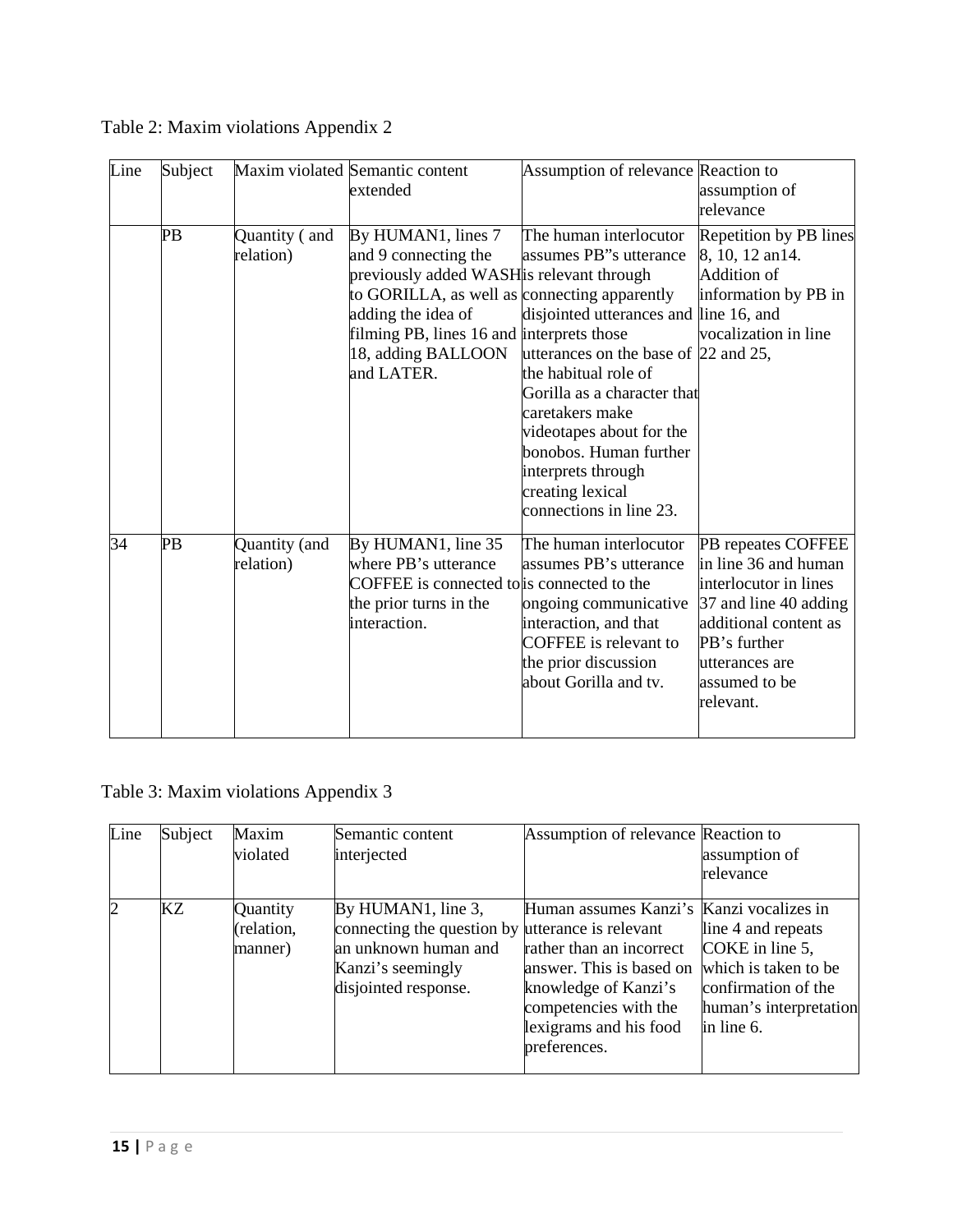| Line | Subject | Maxim<br>violated | Semantic content interjected Assumption of relevance Reaction to                                                                                         |                                                                                                                                                                                                                            | assumption of |
|------|---------|-------------------|----------------------------------------------------------------------------------------------------------------------------------------------------------|----------------------------------------------------------------------------------------------------------------------------------------------------------------------------------------------------------------------------|---------------|
|      |         |                   |                                                                                                                                                          |                                                                                                                                                                                                                            | relevance     |
| 13   | PB      | relation)         | Quantity (and In line 14, HUMAN1<br>connects prior utterances in utterance is relevant, the<br>the exchange to PB's<br>seemingly too brief<br>utterance. | Assuming that PB's<br>human interlocotur makes<br>connection across the<br>interchange and base her<br>interpretation of PB's<br>utterance on what they<br>have previously<br>experienced together,<br>more precisely dogs | None          |
|      |         |                   |                                                                                                                                                          | living in a trailer on the<br>laboratory grounds.                                                                                                                                                                          |               |

Table 4: Maxim violations Appendix 4

The tables above contain six instances of bonobos violating the maxim of quantity, all of which are simultaneous violations of the maxim of relation. In all instances, the human interlocutor assumes the bonobos utterance is relevant, and supply additional content that is then either used by the bonobo later or taken as confirmed by the human interlocutor through an excited bonobo vocalization or other behavior. This happens in five instances, appendix one line 20, appendix two, lines 22 and 29, and appendix three, lines four and five.

A feature worth noting is that while the bonobo utterances are brief and a significant amount of quantity has to be filled in, the interpretation is not random, but informed by knowledge obtained by daily interaction with the bonobos, a common ground shared by the bonobos and close human companions.

Another pertinent feature is that the bonobos sometimes supply additional quantity in response to human questions. This additional semantic content is then interpreted as relevant. We see this in appendix two, line 18, where PB answers, COLLAR, as response to who should get the coke. Given their shared background, COLLAR means Panbanisha going outside, for both human and bonobo.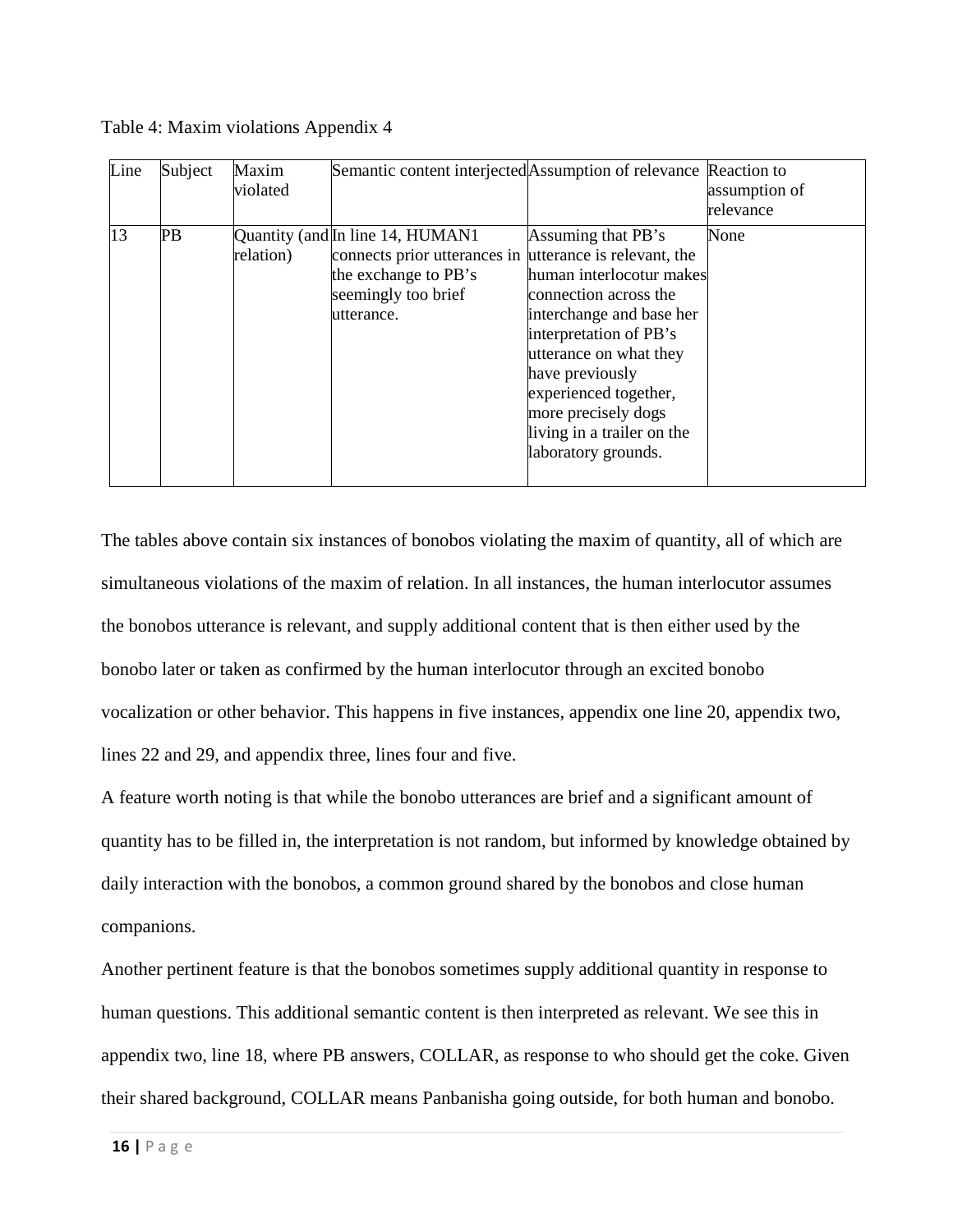However, the addition of "collar" to the conversation is initiated by the human interpreting her utterance as relevant. PB's utterance, then, functions as an elaboration on the implicature of her initial utterance, which is facilitated by her conversational partner assuming that her utterance has a meaning irreducible to its literal content. In other words, the conversational partner aims to get at the implicature and because of this, PB's utterance is taken as clarifying her intended meaning. On the level of the communicative exchange, this functions as a co-construction of a dialogue and the human interlocutor uses PB's utterances to establish a common aim shared by the interlocutors: In this case who should make a trip to pick up Coke, is clarified.

In appendix two, lines  $35 - 42$ , HUMAN1 points to several humans asking who should have or get coffee, but this is not decided until Panbanisha confirms that she herself should have the coffee and a specific human should make a run to pick it up. In this process, her utterances are taken as indicating that she has an intention of how she would like to see events unfold. Her utterance "PANBANISHA", which lexically builds upon the human utterance preceding it by containing the same word, is taken by the human interlocutor to confirm who should have coffee. On a deeper level, your assumptions about your conversational partner influence what kind of conversation you will be able to have; the communicative exchanges between the bonobos and humans hinge upon the interpretation made by the human of the bonobo utterances.

#### The Role of the Interlocutor

As illustrated above, the assumptions made by the conversational partner, influences how the conversation proceeds. As discussed above, PB and KZ are taken as cooperative conversational partners co-constructing the conversation with human because their utterances are treated as relevant contributions. But like the Nepalese deaf individuals studied by Hoffman-Diloway (2011), the utterances of the bonobos do not stand alone but emerge through the contributions of the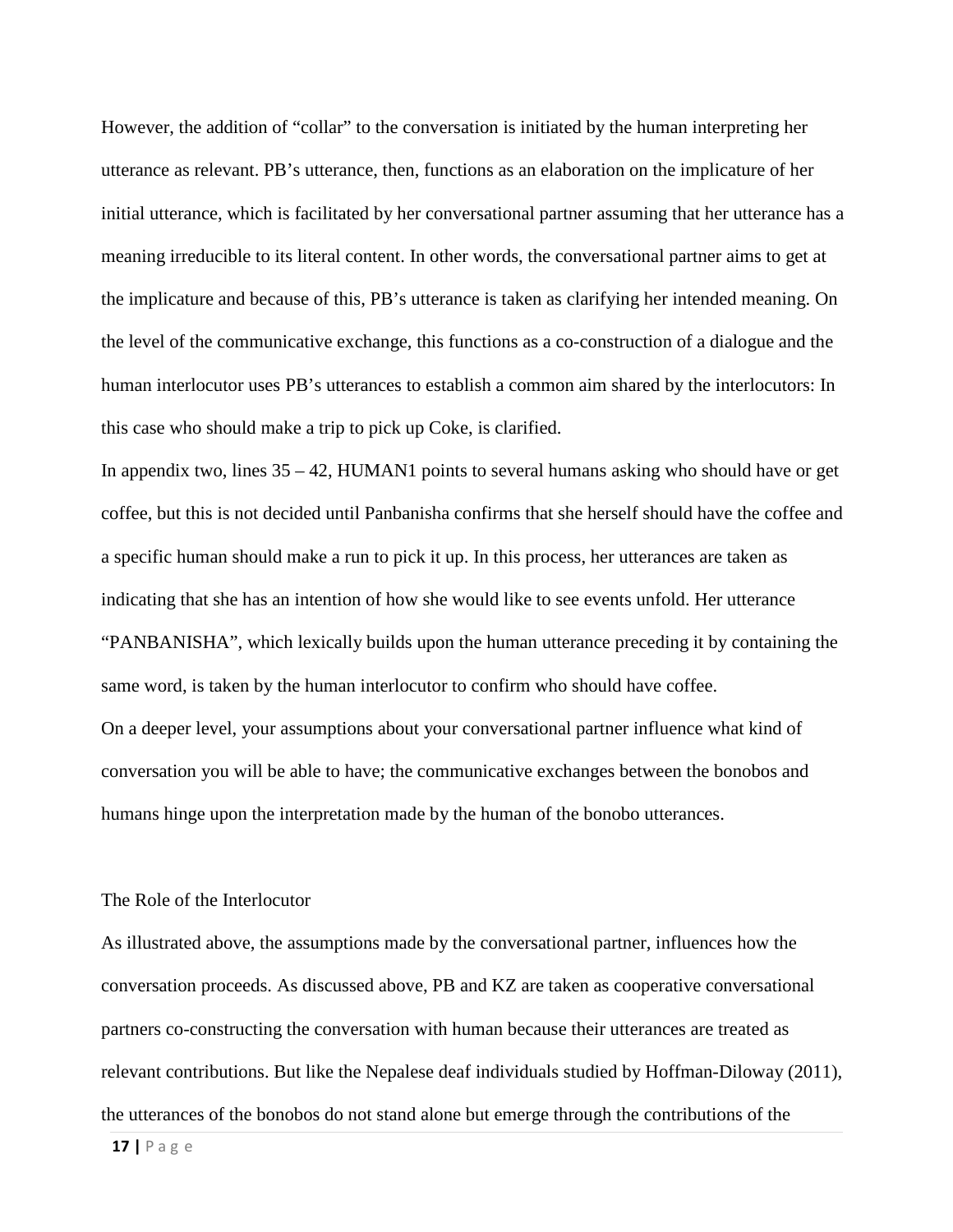interlocutors. In both cases, copying, or repeating, is central.

According to Reno (2012) individuals with autism may face skepticism regarding the role played by other individuals in their communication, similar to the skepticism faced by ape language research, in which case it may be perceived as anthropomorphism. However, anthropomorphism, in the sense of treating the bonobos' utterances similar to human utterances, functions not as a source of error or over-interpretation, but rather as a constitutive part of the communicative interaction. It might even be a necessary precondition in order for the apes' to develop linguistic abilities. According to Savage-Rumbaugh and her associates, these bonobos acquired their linguistic skills essentially because they were treated as intentional beings in infancy just as human infants are (Segerdahl, Fields, and Savage-Rumbaugh 2005). Miles (1997) has elegantly argued that we must assume what we wish to create when the subject is language, both in apes and in human infants. Further arguing for a focus away from "proof" of individual intentionality, Goodwin (2004) argues that moving beyond the focus on individual mental constructs is necessary and warranted in order to understand and theorize those who do not conform to the standard model of language: their communication and life world depends upon the shared semiotic space, something linguistic anthropology should account for.

However, the role of the human as evidenced in appendix one through four and touched upon above goes above interpreting the bonobo's utterances. The human interlocutor not only contributes semiotic content through interpreting the ape's utterance, but also states this interpretation and invites a response from the ape for confirmation and/or clarification. Constructing a form of intersubjectivity through the sequencing of turn-taking in conversation has been emphasized in conversational analysis and linguistic anthropology (Sidnell 2015). In appendix one, this is seen in line 17, where the human interlocutor asks for clarification from Panbanisha, who then elaborates in line 18. In line 19, the human interlocutor then states her interpretation, and waits for Panbanisha to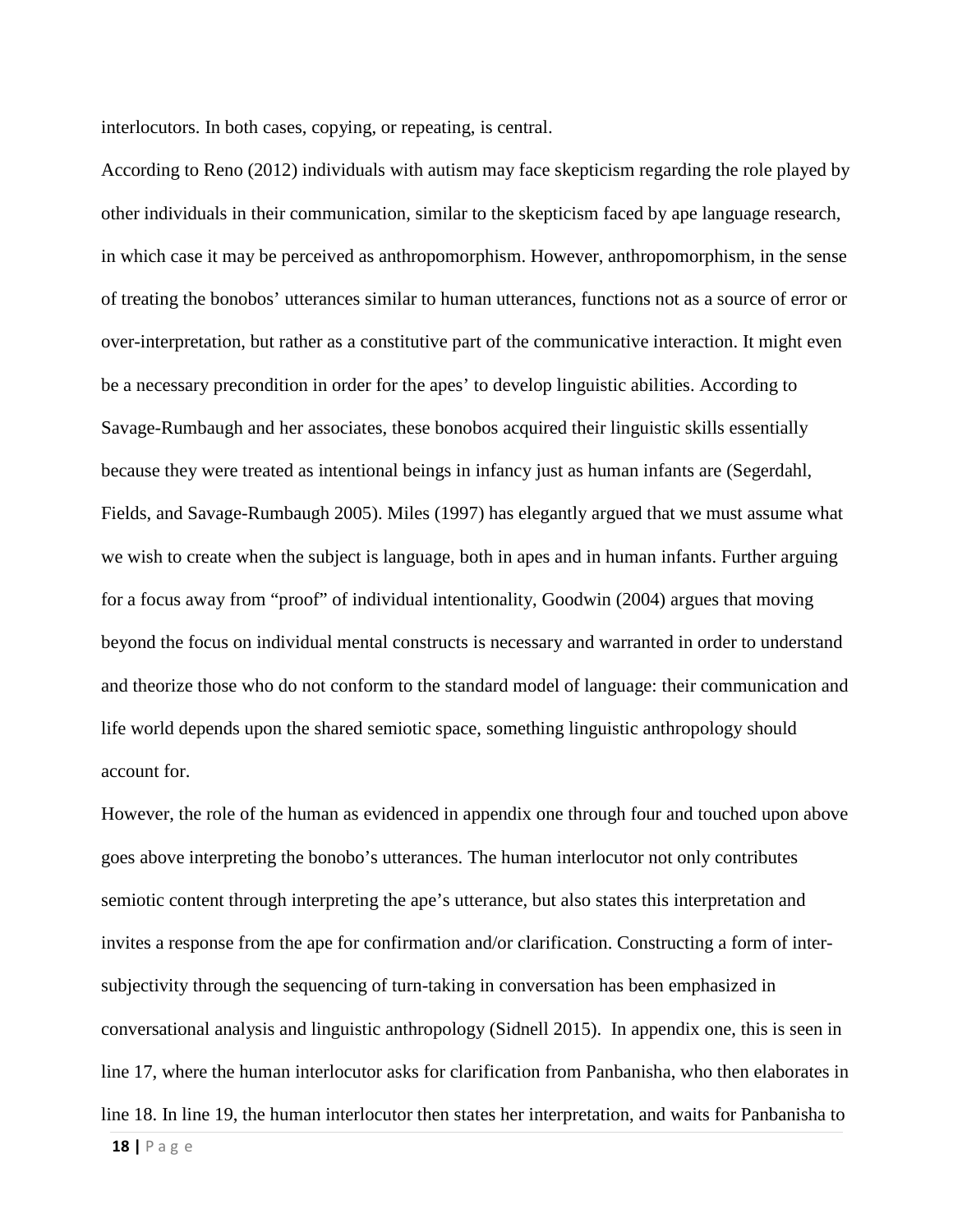confirm, a move that takes place in line twenty. A similar structure is seen in appendix five. The human interlocutor states her interpretation in line three and invites a response from the ape, Kanzi, through the question-structure of the statement. In line four, Kanzi confirms the interpretation. While this structure is not exactly the same as seen in the examples examined by Sidnell (2015), the principle of constructing intersubjectivity through turn-taking is similar.

## Common Ground

The human interlocutor's interpretation of the bonobos' utterances is made based upon a background of shared experiences, an assumption of a common ground of shared beliefs and knowledge. The human interlocutors use this assumption of common ground (Lee 2001; Stalnaker 2002) as they engage in communicative exchange with Panbanisha and Kanzi. An example of this is the term "COLLAR" discussed above: only on the basis of using collars to visit places around the campus in daily life can that term be properly interpreted.

The data also indicates that when a new person is introduced, this common ground is lacking and experienced humans serve as the mediator assisting in the interaction (appendix three and four) in the sense that they interpret the implicature of the bonobos' utterances. In appendix four, line one and line three, the unknown human asks Panbanisha about dogs. Panbanisha repeats "DOG" and "LIKE" in response to his questions, and then a well-known human enters the exchange, supplying additional information.

*"panbanisha do you want to play with dogs? (PB vocalizes loudly) you do would you like to go to the house? and get surprises? PB vocalizes loudly and excitedly".* 

In this exchange, we see information supplied by humans, such as "dog" and "like" being incorporated by the bonobo. The human uses experiences from life with the bonobos, their habits and social activities, to inform the implicature of the brief utterances. Similarly, Reno (2012)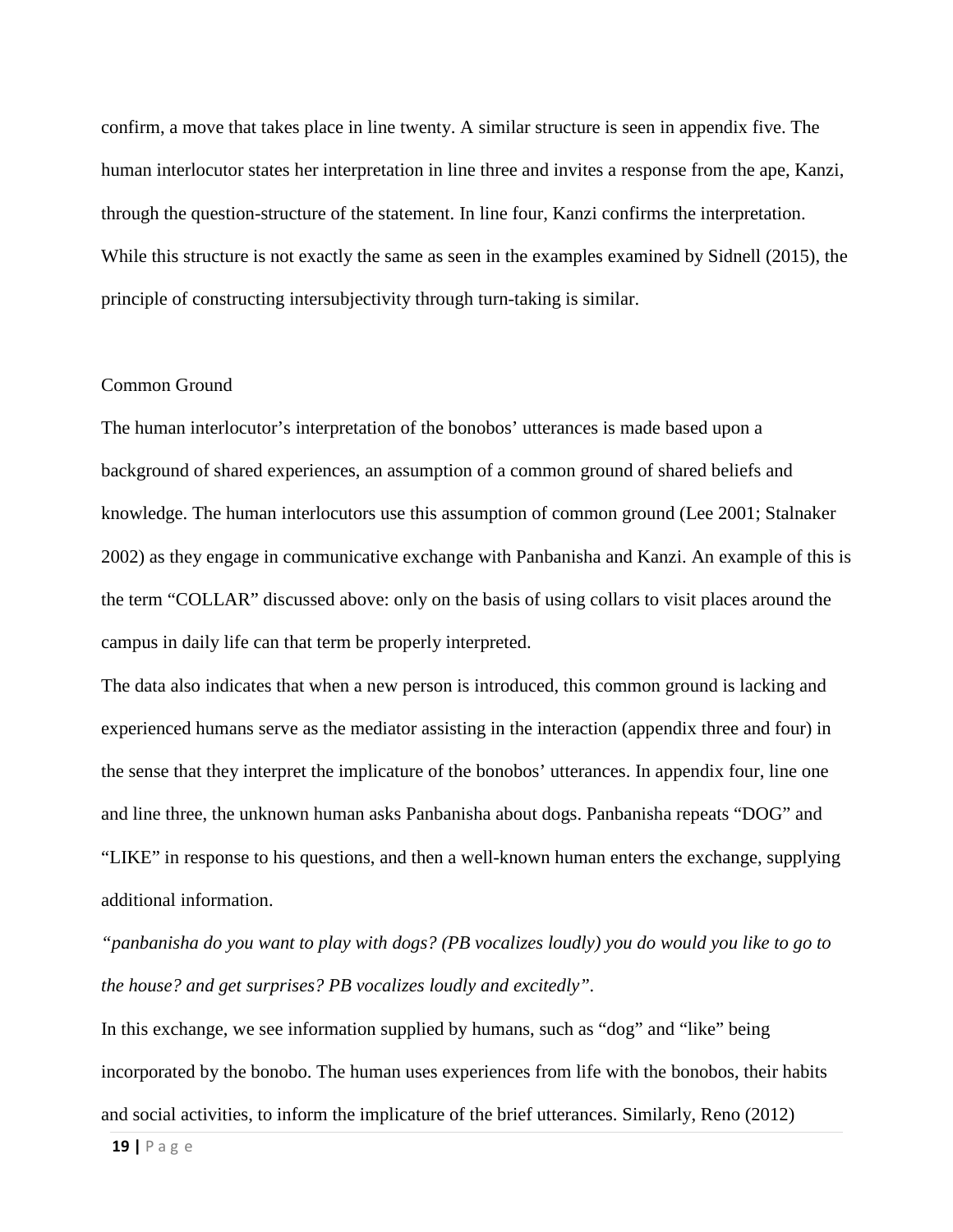notices that the use of PECS and communicative gestures by an autistic child rely upon interpretation by others in the context of his daily habits and prior interactions. In both cases, standard language users use their experiences with the non-standard language user to place their, often brief and unclear, utterances in context and provide the additional content.

#### **Conclusion**

Conversational implicature, and more specifically the Gricean cooperative principle, can be understood as the assumptions conversational interlocutors make about not just what their conversational partner is literally saying but what she implies to convey. The Gricean maxims illustrate how conversing people assume a collaborative effort on behalf of each other in order to accomplish goals such as influencing each other, controlling events, and making things happen. Conversational implicature has not previously been studied in a cross-species interchange, a major reason being the lack of subjects with the relevant linguistic skills. However, such subjects do exist in the form of symbolically competent bonobos. This study shows that the maxims of quantity and relevance play a central role in communicative exchanges between bonobos and humans. While the bonobos' utterances are usually short, persons experienced in communicating with them and sharing a large part of their life with them, use their shared experiences as a common ground to interpret the bonobos' utterances. Thereby, they become treated as relevant and additional semantic content is supplied by the human interlocutor. As with Goodwin's study of the communication of a man with aphasia (Goodwin 2004), the bonobos rely on the contributions made by the human interlocutor to participate in the joint interaction. Their status does not conform to what Goodwin calls the prototypical competent speaker. Instead of focusing on the linguistic production of an individual as evidence for specific mental content, both the capacities of the bonobos and other nonstandard language subjects might be better understood as relying on a more distributed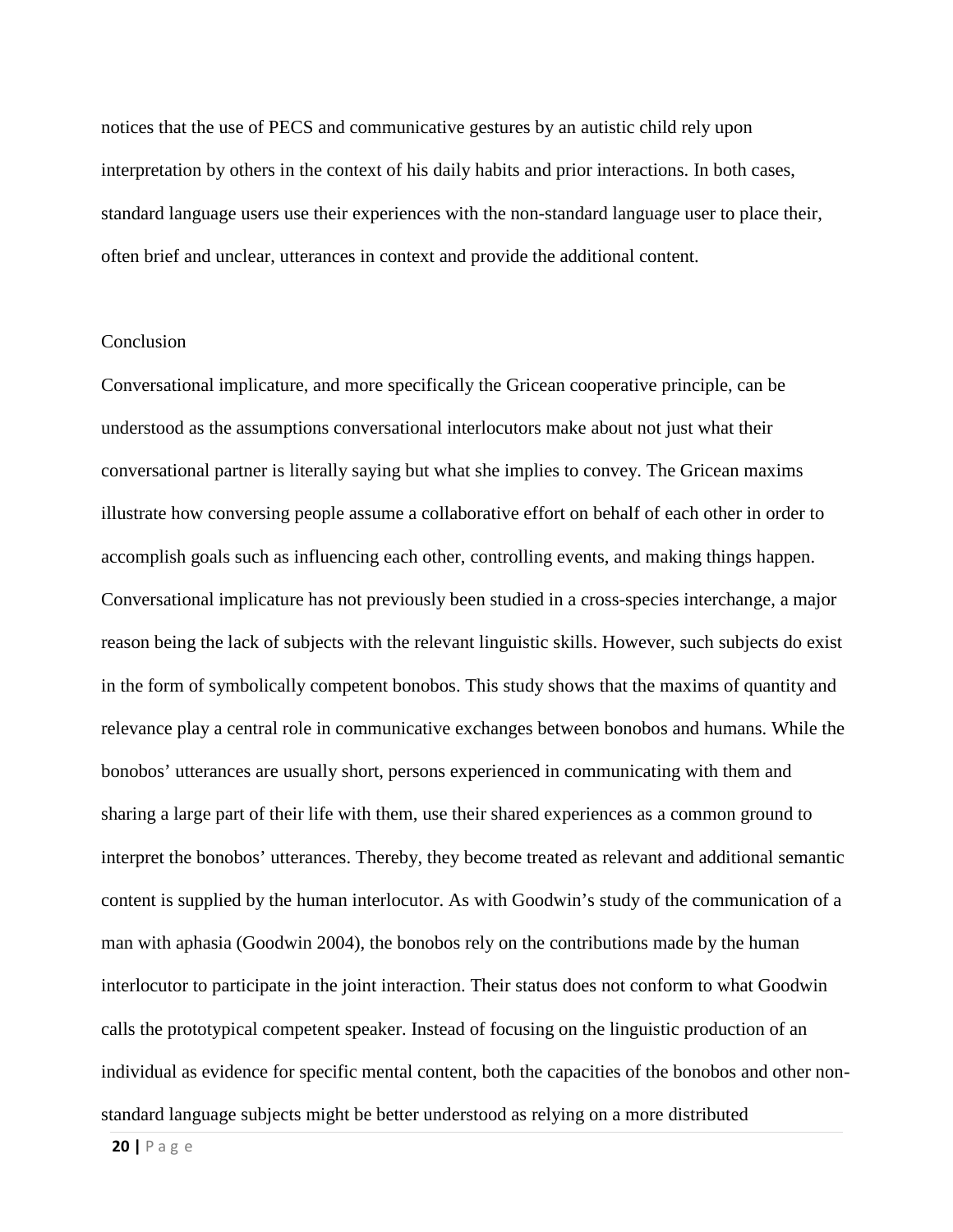communicative interaction where others utterances are taken and used in a shared semiotic space. A common ground is the foundation for the construction of intersubjectivity, where the human interlocutor not only interprets the utterances made by the apes, but state the interpretation out loud and invites a response from the ape. According to Sidnell (2015), one difference between humans and apes in terms of the architecture of inter-subjectivity, is the lacking evidence of apes engaging in repair mechanisms and, more generally, using repetitions to confirm or elaborate on how a previous turn is understood. However, the data analyzed for this study showed how apes enculturated into symbolic communication are able to use repetitions for sequential moves such as confirmation, and that the human interlocutor participates actively in the co-construction of intersubjectivity by stating the interpretation and inviting a response from the ape. Intersubjectivity, in the conversational analysis perspective, is less a question of mental content than of behavior, of the organization of conversational turns.

A central objection to ape language research has been centered on anthropomorphism; (Aitchison 1995; Terrace 1979). In its core, this objection holds that the researchers are seeing abilities that are not really present in the apes but rather constructs of the researchers' eagerness to observe these behaviors; or at least, there is no way of proving otherwise. In this view, the language abilities of the bonobos cannot be demonstrated to really be there, but are merely a result of researcher's imagination. This objection could be directed towards the human interlocutors assuming the bonobos' utterances to be relevant conversational contributions. However, such as objection assumes the prototypical competent speaker model that even some human individuals do not conform to. It also overlooks the other roles of the human interlocutor in co-constructing intersubjectivity I would argue that, given the controlled experiments that have proven beyond reasonable doubt the language comprehension of KZ and PB (Savage-Rumbaugh 1993), it is appropriate to study what happens when assumptions of relevance and communicative collaboration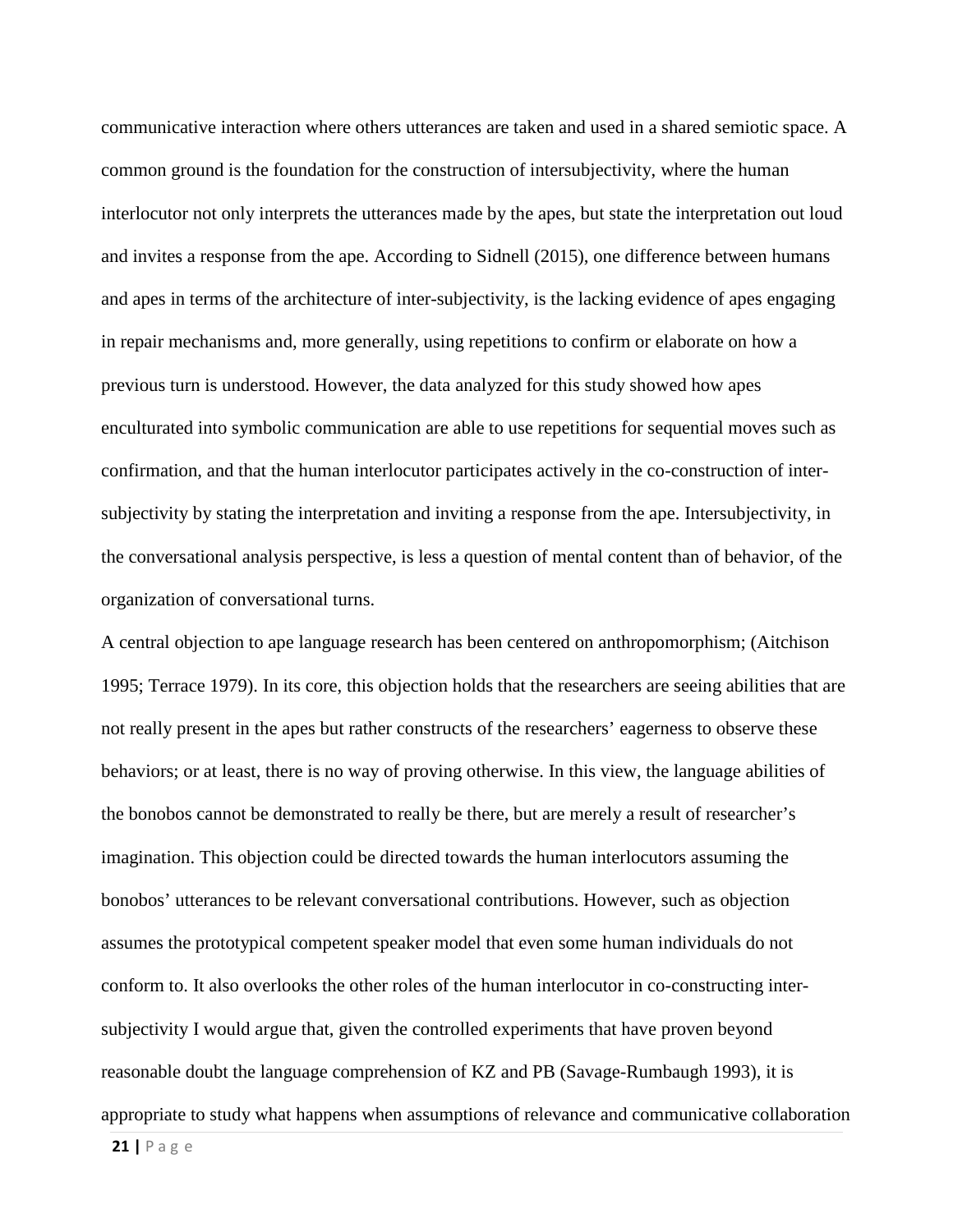are made by the human interlocutors. Further, a more general question of how anthropomorphism is used, in which cases it is a legitimate objection and in which cases it functions as a methodological tool, is raised by this data. This issue has already been addressed by other researchers (Miles 1997; Waal 2001), and accounting for the role of the interlocutor, adds another dimension to this discussion.

## Acknowledgements

This work was initiated several years ago while the researcher was funded by a Doctoral scholarship from Great Ape Trust of Iowa, at Iowa State University. The ability to complete the analysis and manuscript was facilitated by Ashford University.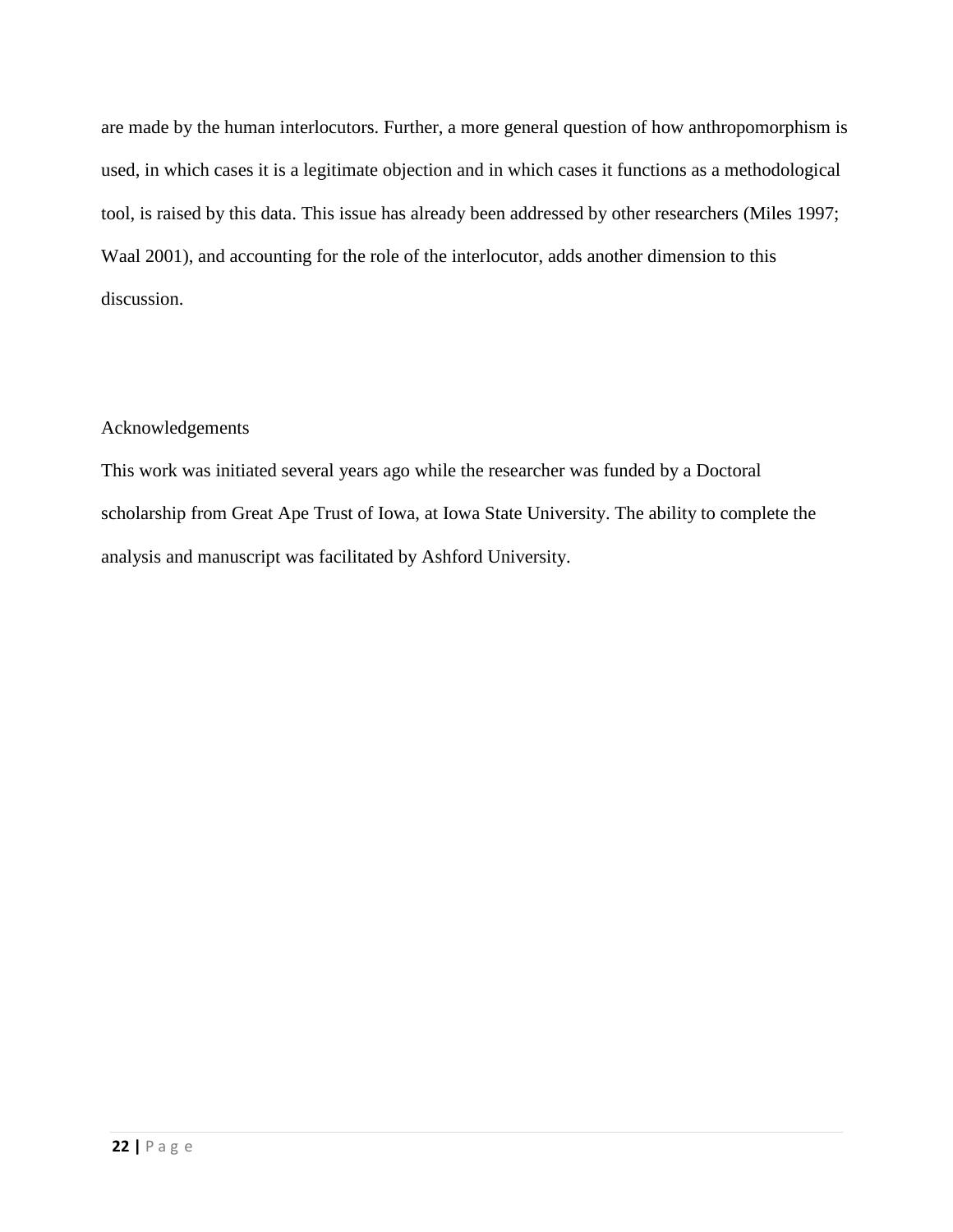## References:

- Aitchison, Jean. 1995. Chimps, Children and Creoles: The Need for Caution. In *The Biology of Language*. Amsterdam: John Benjamins Publishing Company
- Bastian, M. L., N. Zweifel, E. R. Vogel, S. A. Wich, and C. P. van Schaik. 2008. Geographic variation in wild orangutan diet: evidence for social learning. *American Journal of Physical Anthropology*:64-65.
- Benson, J., P. Fries, W. Greaves, K. Iwamoto, E.S. Savage-Rumbaugh, and J.P. Taglialatela. 2002. Confrontation and support in bonobo–human discourse. *Functions of Language* 9 (1):38.
- Benson, J., W. Greaves, M. O'Donnell, and J. Taglialatela. 2002. Evidence for symbolic language processing in a Bonobo (Pan paniscus). *Journal of Consciousness Studies* 9 (12):33-56
- Brumark, A. 2006. Non-observance of Gricean maxims in family dinner table conversation. *Journal of Pragmatics* 38 (8):1206-1238.
- Davis, Wayne A. . 1998. *Implicature: Intention, convention, and principle in the failure of Gricean theory*. Edited by E. Sosa, *Cambridge Studies in Philosophy*. New York: Cambridge University Press.
- Elliot, A. J. 1981. *Child Language*, *Cambridge Textbooks in Linguistics*. New York: Cambridge University Press.
- Eskritt, M., J. Whalen, and K. Lee. 2008. Preschoolers can recognize violations of the Gricean maxims. *British Journal of Developmental Psychology* 26:435-443.
- Gardner, A.R., and B.T. Gardner. 1991. Chimp language wars. *Science* 252 (5009).
- Genty, Emilie, Thomas Breuer, Catherine Hobaiter, and Richard W. Byrne. 2009. Gestural communication of the gorilla, (Gorilla gorilla) : repertoire, intentionality and possible origins. *Animal Cognition* 12:527- 546.
- Goodwin, Charles. 2004. A Competent Speaker Who Can't Speak: The Social Life of Aphasia. *Journal of Linguistic Anthropology* 14 (2):151-170.
- Greenfield, P. M., H. Lyn, and E. S. Savage-Rumbaugh. 2008. Protolanguage in ontogeny and phylogeny Combining deixis and representation. *Interaction Studies* 9 (1):34-50.
- Grice, H. Paul. 1975. Logic and conversation. In *Speech Acts*, edited by P. Cole and J. L. Morgan. New York: Academic Press.
- Repeated Author. 1989. *Studies in the Ways of Words*. London: Harvad University Press.
- Griffin, D. R., and G. B. Speck. 2004. New evidence of animal consciousness. *Animal Cognition* 7 (1):5-18.
- Herrmann, Esther, Brian Hare, Josep Call, and Michael Tomasello. 2006. Differences in the Cognitive Skills of Bonobos and Chimpanzees. *Plos One* 5 (8).
- Hoffmann-Dilloway, Erika. 2011. Lending a hand: Competence through cooperation in Nepal's Deaf associations. *Language in Society* 40 (3):285-306.
- Hopkins, W. D., and E. S. Savage-Rumbaugh. 1986. Vocal communication in the pygmy chimpanzee (Panpaniscus) as a result of differential rearing experiences. *American Journal of Primatology* 10 (4):407-408.
- Jefferson, G. 2002. Is "no" an acknowledgement token? Comparing American and British uses of (+)/(-) tokens. *Journal of Pragmatics* 34:1345-1383.
- Johnson, George. 1995. Chimp talk debate: Is it really language? *New York Times* 144 (50084).
- Keenan, Edward. L. 1976. Remarkable Subjects in Malagasy. In *Subject and Topic*, edited by C. Li. New York: Academic Press.
- Kroch, Anthony. 1972. Lexical and inferred meanings for some time adverbs. *Quarterly Progress Reports of the Research Laboratory of Electronics, MIT*.
- Leavens, David A., William D. Hopkins, and Kim A. Bard. 2005. Understanding the point of chimpanzee pointing: Epigenesis and ecological validity. *Current Directions in Psychological Science* 14 (4):185- 189.
- Lee, B. P. H. 2001. Mutual knowledge, background knowledge and shared beliefs: Their roles in establishing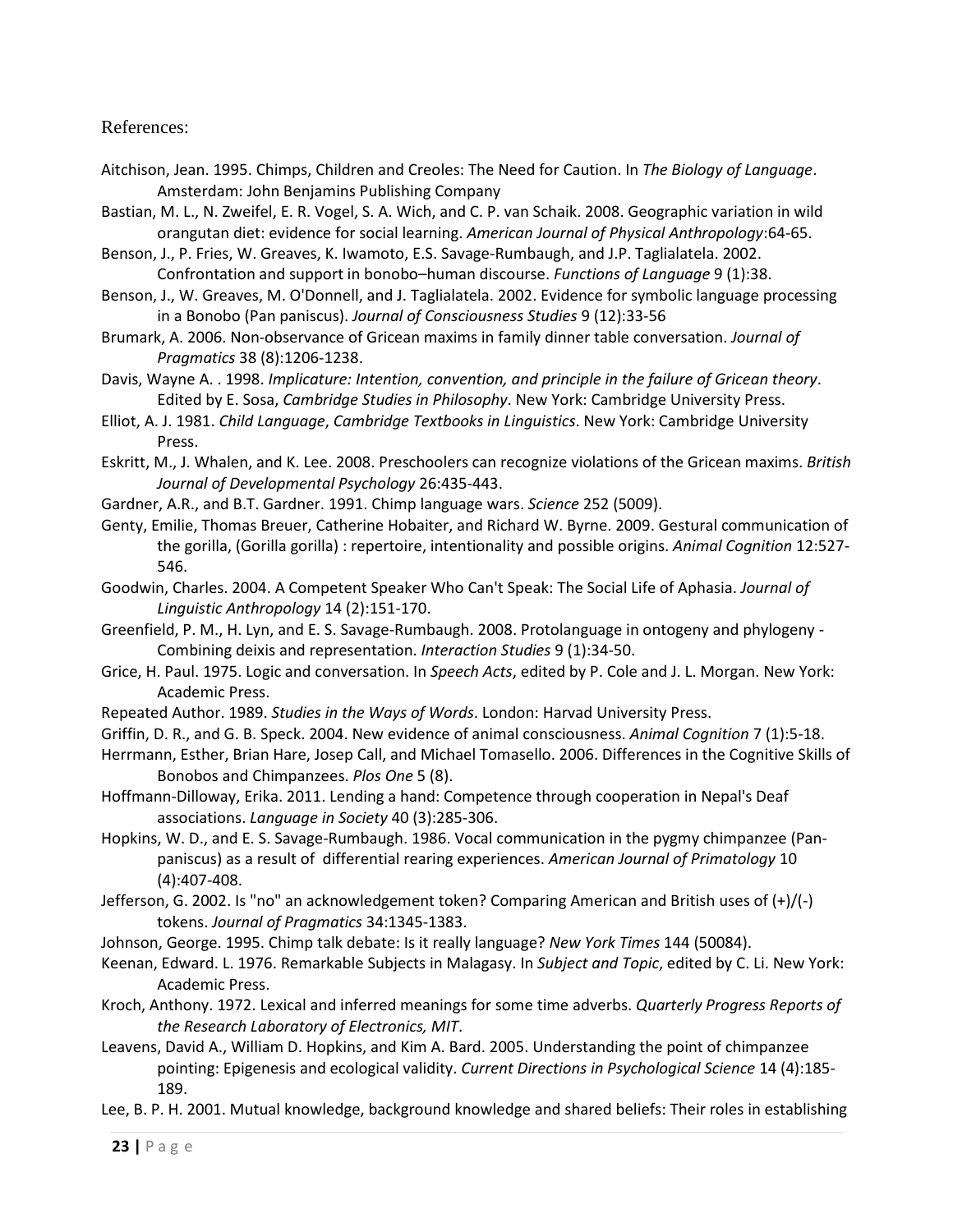common ground. *Journal of Pragmatics* 33 (1):21-44.

- Lieberman, P. 2007. The evolution of human speech Its anatomical and neural bases. *Current Anthropology* 48 (1):39-66.
- Lieberman, Phillip. 2006. *Towards an evolutionary biology of language*. Cambridge: The Belknap Press of Harvard University Press.
- Miles, Lyn . 1997. Anthropomorphism, apes, and language. In *Anthropomorphism, Anecdoctes, and Animals*, edited by R. W. Mitchell, N. S. Thompson and H. L. Miles. New York: State University of New York Press.
- Ochs, Elinor, Tamar Kremer-Sadlik, Karen Gainer Sirota, and Olga Solomon. 2004. Autism and the social world: an anthropological perspective. *Discourse Studies* 6 (2):147.
- Pedersen, Janni, and W. Fields. 2008. Aspects of repetition in bonobo-human conversation. *Integrative Psychological and Behavioral Science* 43 (1):22-41.
- Prince, Ellen F. 1982. Grice and Universality: A Reappraisal. In *Pen. Linguistic Colloquium*.
- Reno, Joshua. 2012. Technically Speaking: On Equipping and Evaluating "Unnatural" Language Learners. *American Anthropologist* 114 (3):406-419.
- Sacks, H., E. Scheglof, and G. Jefferson. 1974. Simplest systematics for organization of turn-taking in conversation. *Language* 50 (4):696-735.
- Savage-Rumbaugh, E. S., and Roger Lewin. 1994. *Kanzi: The Ape at the Brink of the Human Mind*. New York: Willey.
- Savage-Rumbaugh, E. S., Jeannine Murphy, Rose A. Sevcik, Karen E. Brakke, Shelly L. Williams, and Duane M. Rumbaugh. 1993. Language Comprehension in Ape and Child. *Monographs of the Society for Research in Child Development* 58 (3/4):1-221
- Savage-Rumbaugh, E. Sue. 1993. How Does Evolution Design a Brain Capable of Learning Language? . *Monographs of the Society for Research in Child Development* 58 (3/4):243-252
- Savage-Rumbaugh, S., W. M. Fields, P. Segerdahl, and D. Rumbaugh. 2005. Culture prefigures cognition in Pan/Homo bonobos. *Theoria-Revista De Teoria Historia Y Fundamentos De La Ciencie* 20 (3):311- 328
- Segerdahl, P., W. M. Fields, and E. S. Savage-Rumbaugh. 2005. *Kanzi's Primal Language: The Cultural Initiation of Primates into Language*. New york: Palgrave Macmillian.
- Shanker, S.G, and B. King. 2002. The emergence of a new paradigm in ape language research. *Behavioral and Brain Sciences* 25:605-656.
- Sidnell, Jack. 2015. The architexture of intersubjectivity revisited. In *Cambridge Handbook of Linguistic Anthropology*, edited by N. J. Enfield, P. Kockelman and J. Sidnell. Cambridge: Cambridge University Press.
- Skinner, B. F. 1974. *About Behaviorism*. New York: Knopf.
- Stalnaker, R. 2002. Common ground (Speaker presupposition). *Linguistics and Philosophy* 25 (5-6):701-721.
- Stivers, Tanya, N. J. Enfield, Penelope Brown, Christina Englert, Makoto Hayashi, Trine Heinemann, Gertie Hoymann, Federico Rossano, Jan Peter de Ruiter, Kyung-Eun Yoon, and Stephen C. Levinson. 2009. Universals and cultural variation in turn-taking in conversation. *Proceedings of the National Academy of Sciences* 106 (26):10587-10592.
- Strier, Karen B. 2003. Primate behavioral ecology: From ethnography to ethology and back. *American Anthropologist* 150 (1):16-27.
- Terrace, H. S. 1985. Animal Cognition: Thinking without Language. *Philosophical Transactions of the Royal Society of London. Series B, Biological Sciences* 308 (1135):113-128.
- Terrace, Herbert S. 1979. *Nim*. New York: Knopf.

Tomasello, Michael. 1999. *The Cultural Origins of Human Cognition*. Cambridge: Harvard University Press.

van Schaik, C. P. 2003. Orangutan cultures and the comparative study of culture. *American Journal of Physical Anthropology*:214-214.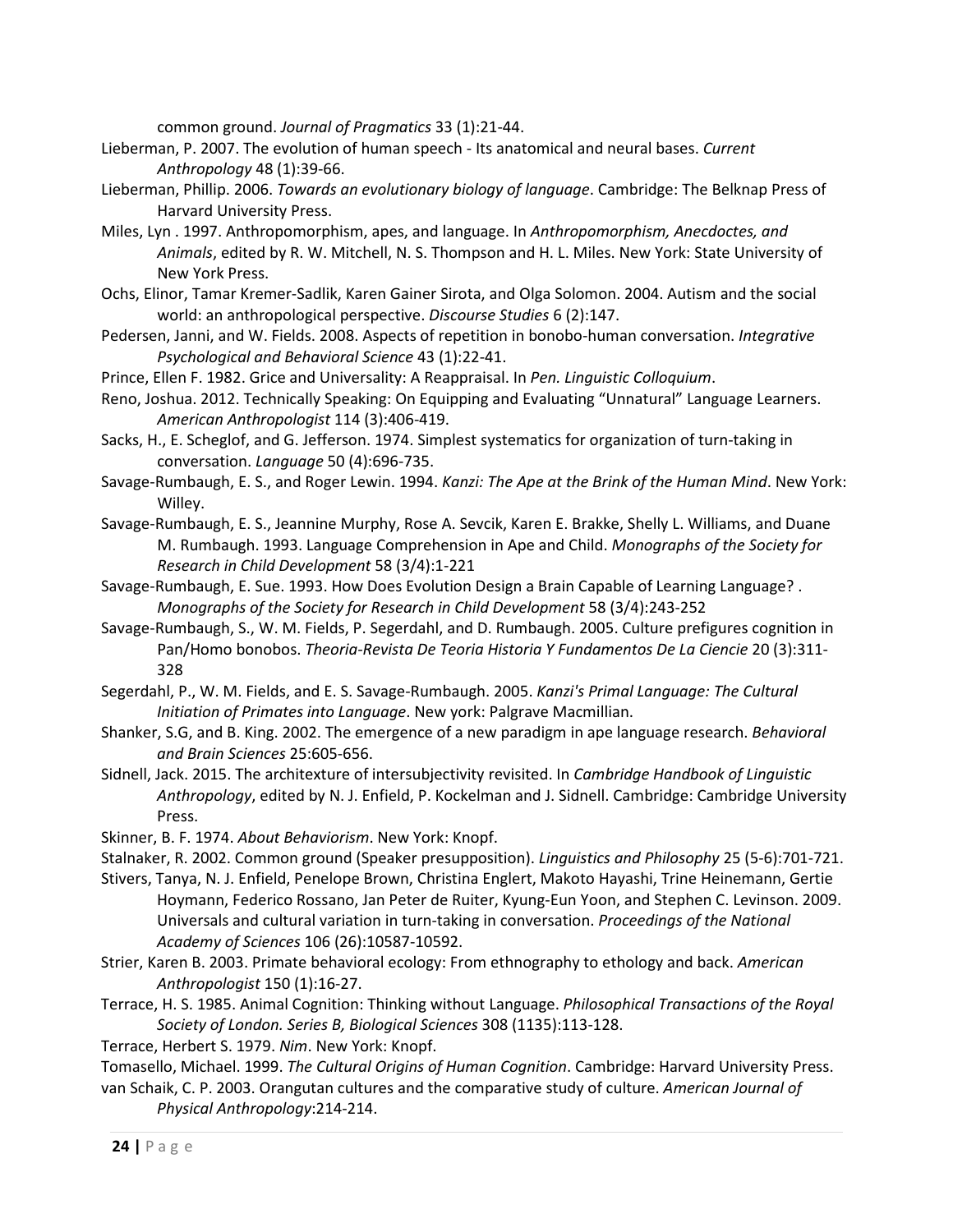Waal, Frans D. 2001. *The Ape and the Sushi Master*. New York: Basic Books.

Whiten, A., and C. P. van Schaik. 2007. The evolution of animal 'cultures' and social intelligence.

*PhilosophicaL Transactions of the Royal Society B-Biological Sciences* 362 (1480):603-620 Wynne, Clive. 2004. *Do Animals Think?* Princeton: Princeton University Press.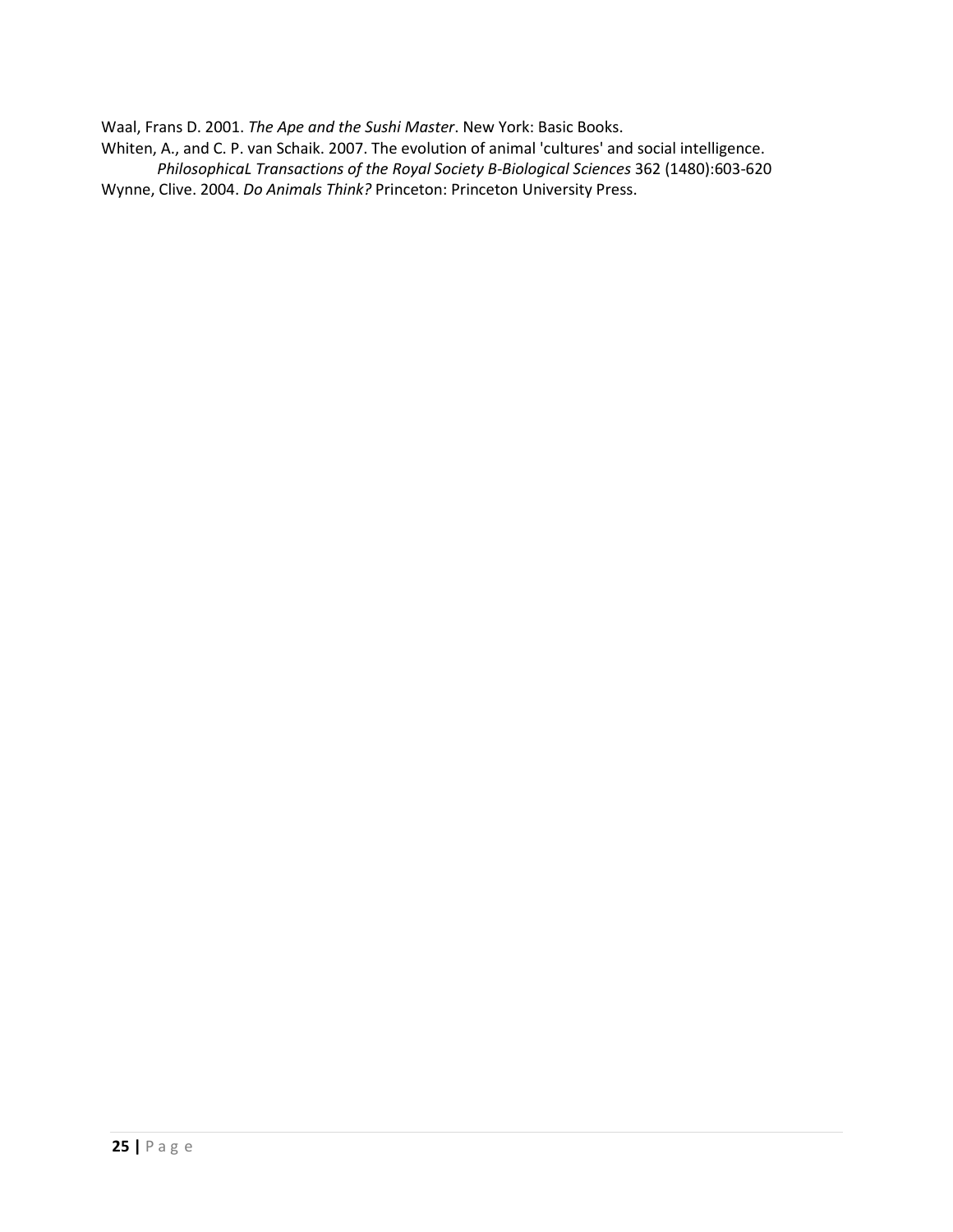## **Appendix 1**

Transcript of video filmed in 1998. HUMAN1, PB, and baby NY together in room. They were playing with a costume, then starting to talk about m&m's in one of the bonobos' rooms, the T-room.

- 1. PB: SOAP
- 2. HUMAN1 soap? is there soap (.) do you want SOAP its on the (.) where is CABINET (.) you want that soap that is over there on the cabinet?
- 3. PB : (vocalizes, a peep)
- 4. HUMAN1: WILL YOU TAKE A (.) will you take a bath in the BATHROOM (.) will you go in the bathroom?
- 5. PB vocalizes and turns to move down the table she is sitting at
- 6. HUMAN1: look up here (.) (PB returns to keyboard) can you show me bathroom up here?
- 7. HUMAN1: are you ready to take a bath in the bathroom with your soap?
- 8. PB: SOAP
- 9. HUMAN1: you are ? can you stay right here (.) would you like to have some ice-coke after your bath?
- 10. PB vocalizes
- 11. HUMAN1: would you like to have ice-coke after your bath?
- 12. (Conversation is interrupted by play, and the film is clipped)
- 13. HUMAN1: come sit up here (.) we're talking about joe going not you we are talking about joe (.) joe is going to go look for coke
- 14. (PB vocalizes)
- 15. HUMAN1: where should he go look?
- 16. PB: (vocalizes) COKE
- 17. HUMAN1 coke? where should he look for coke where do you want joe to go get the coke?
- 18. PB: COKE YES COKE COKE COLLAR
- 19. HUMAN1: oh you wanna put your collar on and go look for the coke
- 20. PB vocalizes excitedly
- 21. HUMAN1: maybe go to criss-cross corner and all those places
- 22. PB: CRISS-CROSS CORNER
- 23. HUMAN1: ah ha that's what i thought
- 24. PB: BLACKBERRIES
- 25. HUMAN1: and look for blackberries at crisscross corner, (PB vocalizes excitedly) aha and look for coke were you gonna go look for it at the a-frame?
- 26. PB: COKE COKE
- 27. HUMAN1: were you gonna look for coke at the a-frame or the house?
- 28. PB: COLLAR
- 29. HUMAN1: you were gonna go(.) did you (.) come back up here please it did not say house could you say it again
- 30. PB: ICE
- 31. HUMAN1: could you say house cause that's where you wanna go look for the coke
- 32. PB: BUBBLES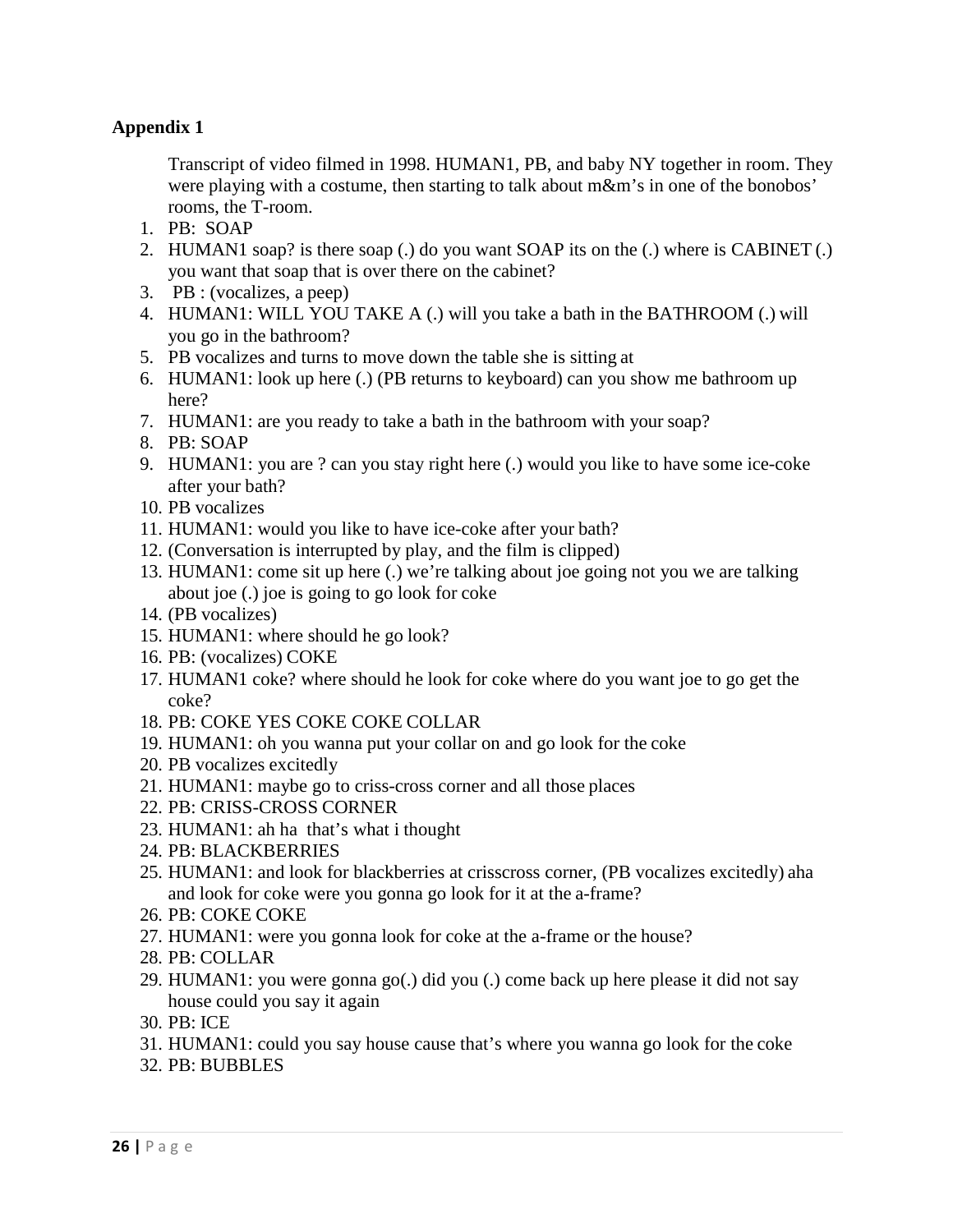- 33. HUMAN1: you want bubbles out of the t-room?
- 34. PB: (vocalizes) BUBBLES
- 35. HUMAN1: mm that's what you've been trying to tell me all this time about the t-room
- 36. HUMAN1: you know what I tell you no collar

## **Appendix 2**

Transcript of video filmed in 1989. HUMAN1 and Panbanisha are hanging out, baby Nyota playing around.

- 1. HUMAN1: washed? We washed didn't we (.) you were good washing
- 2. PB: WASH
- 3. HUMAN1: wash?
- 4. PB: BAD GORILLA
- 5. HUMAN1: we need to wash the gorilla?
- 6. PB: (INAUDIBLE) GORILLA
- 7. HUMAN1: we need to wash the gorilla?
- 8. PB: GORILLA GORILLA
- 9. HUMAN1: you want (.) we could ask ed to be the gorilla (PB vocalizes) would you like to ask ed to come be the gorilla
- 10. PB: (vocalizes) GORILLA
- 11. HUMAN1: maybe he could wash you
- 12. PB: GORILLA GORILLA
- 13. HUMAN1: would you like to do that? would you like to have ed come be the gorilla
- 14. PB: GORILLA GORILLA GORILLA
- 15. HUMAN1: you want joe to be the gorilla? You want somebody to go out
- 16. PB: GORILLA BALLOON
- 17. HUMAN1: you want the gorilla to have a balloon
- 18. PB: LATER LATER
- 19. HUMAN1: you want the gorilla to have a balloon later on tv?
- 20. PB: LATER LATER
- 21. HUMAN1: should we make a gorilla balloon tv?
- 22. PB vocalizes excitedly
- 23. HUMAN1: oh, we're gonna make a gorilla balloon tv later
- 24. HUMAN1: joe and ed could make you the gorilla balloon tv would you like that? You want them to have the gorilla chasing a balloon on the tv?
- 25. PB vocalizes
- 26. HUMAN1: okay we'll tell them that on the radio
- 27. (HUMAN1 talks on the radio, the assistant HUMAN2 arrives, they tell him what they want him to do)
- 28. HUMAN2: Panbanisha would you like a tv of gorilla?
- 29. PB: TV
- 30. HUMAN1: yes she wants the tv did you hear that joe?
- 31. HUMAN2: yes I did
- 32. HUMAN1: make sure she wants you and ed to do it
- 33. HUMAN2: me and ed will
- 34. PB: COFFEE